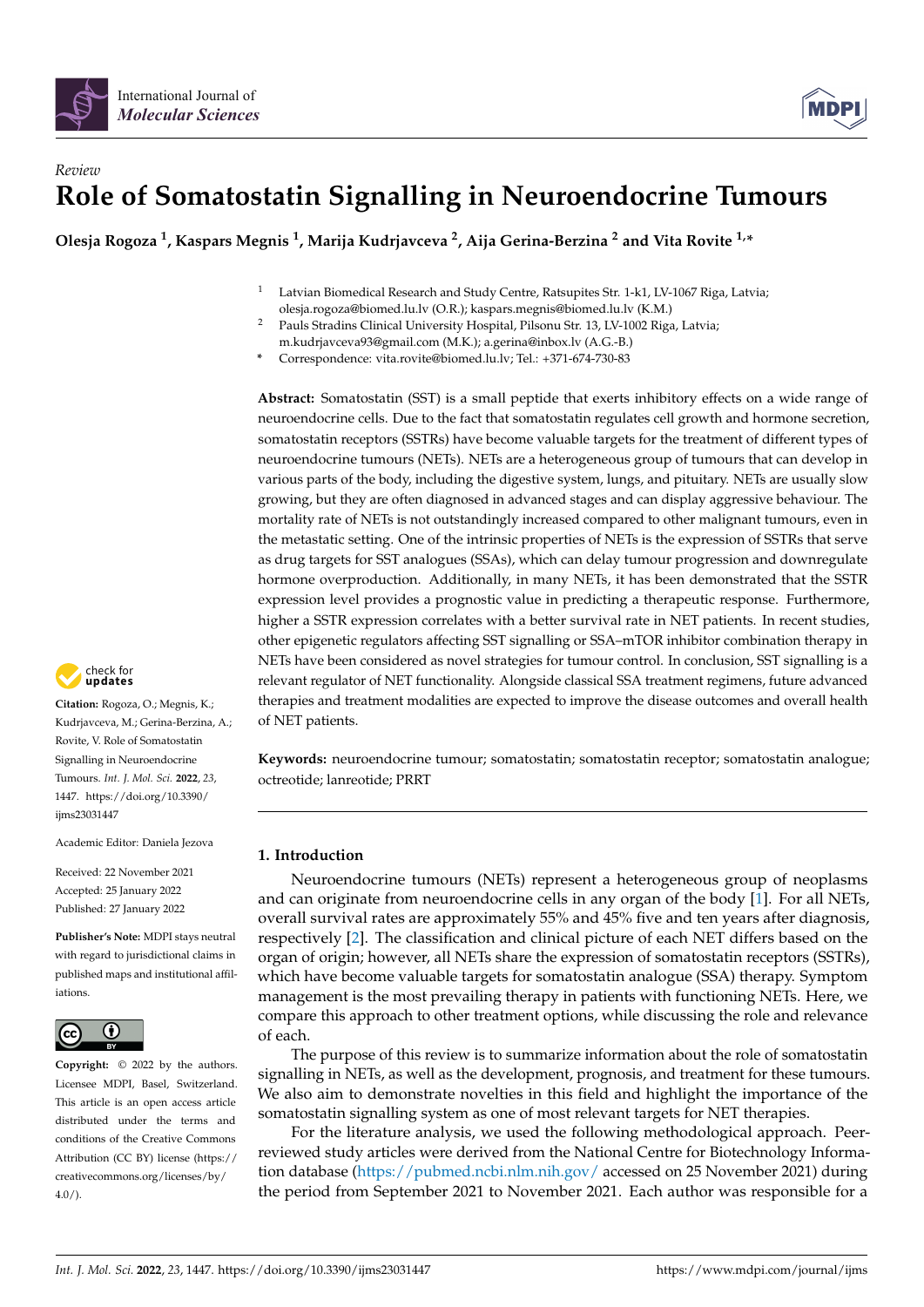specific section of an article. In addition to study articles, authors used appropriate book chapters from the available literature [\[3\]](#page-15-2).

In articles used for the review, the classification of NETs differed due to diverse classification systems (some articles dated back to the early 2000s). In this article, we maintain the classification used in each source rather than reclassifying to avoid any bias of regrouping the tumours. We found the most literature in the area of gastroenteropancreatic tumours, which is also predominant in our review; however, we also include other NET types, such as lung and pituitary tumours, since pituitary tumours share many NET-related properties and serve as targets for SSA. The similarity between NETs is also stressed by the *World Health Organization's Classification of Tumours of Endocrine Organs*, which was published in 2017 [\[4\]](#page-15-3).

### **2. Somatostatin Signalling**

Somatostatin (SST), also known as the somatotropin release-inhibiting factor (SRIF) or growth hormone-inhibiting hormone (GHIH), is a cyclic peptide that exerts inhibitory effects on the endocrine and exocrine hormone secretion [\[5,](#page-15-4)[6\]](#page-15-5). The growth hormone (GH), prolactin (PRL), thyrotropin (TSH), cholecystokinin, gastric inhibitory peptide, neurotensin, motilin, gastrin, secretin, glucagon, insulin, pancreatic polypeptide, and cytokines in immune cells are all inhibited by SST [\[5,](#page-15-4)[7\]](#page-15-6). The effects of SST on exocrine hormones include the suppression of amylase secretion from salivary glands; the inhibition of hydrochloric acid, pepsinogen, and intrinsic factors in the gastrointestinal mucosa; the reduced secretion of pancreatic enzymes and bicarbonate, and the reduced secretion of bile from the liver. SST also prevents the absorption of glucose, fat, and amino acids, helps to regulate gastrointestinal motility by delaying late gastric emptying, weakens gallbladder contractions, and lengthens small intestinal transit time. SST also reduces the time between migrating motor complexes and accelerates early stomach emptying. Immunoglobulin production and lymphocyte proliferation have both been found to be inhibited by SST in lymphoid tissues [\[7\]](#page-15-6).

SST is produced in many locations of the body, primarily in the pancreas, gastrointestinal (GI) tract, central nervous system (CNS), and hypothalamus [\[8\]](#page-15-7). Both isoforms of SST (SST-14 and SST-28) are derived from a 116-amino acid precursor protein, known as pre-prosomatostatin, which is cleaved into 92-amino acid prosomatostatin. To generate SST-14 and SST-28, prosomatostatin undergoes C-terminal post-translational processing, which results in the production of a predominant 14-amino acid molecule as well as a larger, N-terminally extended 28-amino acid form (Figure [1\)](#page-2-0) [\[9,](#page-15-8)[10\]](#page-15-9). While the shortest isoform is secreted mainly from the β-cells of the pancreas, the SST-28 is the product of GI cells [\[11,](#page-16-0)[12\]](#page-16-1). SST-14 has wide-ranging effects, including the inhibition of GH, TSH, and corticotropin (ACTH) within the pituitary, as well as the inhibition of glucagon and insulin in the pancreas [\[13\]](#page-16-2). SST-28 refers to the endogenous pro-form of SST, which regulates the inhibition of the hormones previously mentioned in the context of SST-14 [\[14\]](#page-16-3). SST-28 is known to be more potent than SST-14 with respect to its effect on GH, PRL, insulin, glucagon, TSH, and gonadotropins (LH and FSH) secretion [\[15\]](#page-16-4). It is estimated that 65% of the circulating SST is produced and secreted by the D-cells of the GI tract, 30% is produced by the CNS (hypothalamus and amygdala), and the remaining 5% is produced by pancreatic β-cells [\[9,](#page-15-8)[16\]](#page-16-5). Both SST active forms are stored in secretory granules and have a short (~1 min) bioactive half-life time ( $t^1$ <sub>2</sub>) once released into the circulation [\[5](#page-15-4)[,12\]](#page-16-1).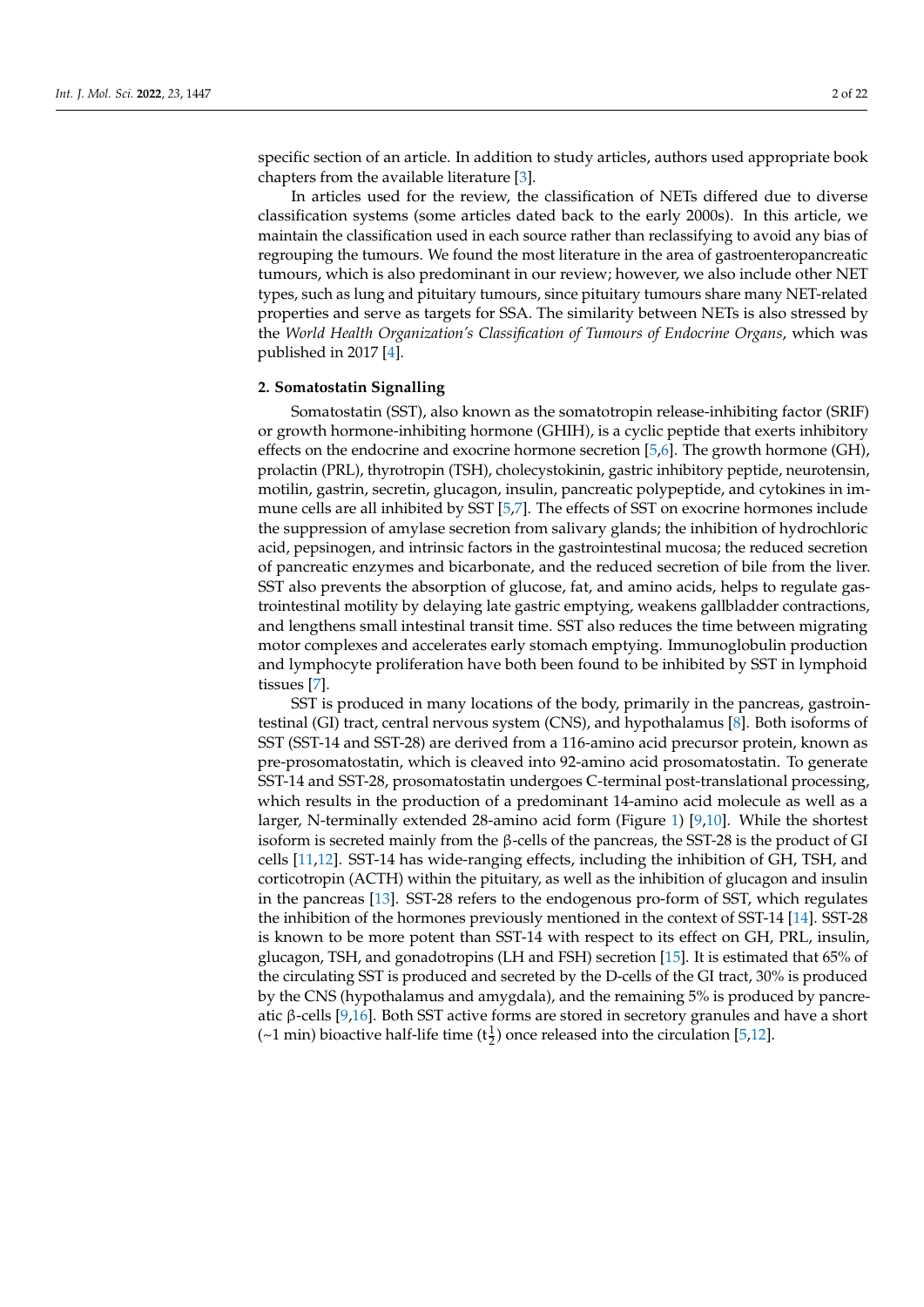<span id="page-2-0"></span>

**Figure 1.** Structure of somatostatin-14 (**A**) and somatostatin-28 (**B**). **Figure 1.** Structure of somatostatin-14 (**A**) and somatostatin-28 (**B**).

The activity of SST is mediated by its binding to five subtypes of SSTRs, each encoded by five different genes segregated on chromosomes 14, 17, 22, 20, and 16, respectively [\[17\]](#page-16-6). by five different genes segregated on chromosomes 14, 17, 22, 20, and 16, respectively [17]. The SST receptor subtypes (SSTR1 through SSTR5) share signalling pathways and structural For SST receptor subtypes (SSTR1 through SSTR2A and SSTR2B), and are produced via<br>features [\[18\]](#page-16-7). Two isoforms of SSTR2 exist (SSTR2A and SSTR2B), and are produced via alternative splicing [\[19,](#page-16-8)[20\]](#page-16-9). These variants of SSTR2 differ in the length of their C-terminal cytoplasmic tails as well as their ability to couple to adenylyl cyclase; as a result, SSTR2A and SSTR2B may activate alternative signal transduction pathways [\[21](#page-16-10)[,22\]](#page-16-11). SSTRs belong to the superfamily of G-protein-coupled receptors (GPCRs) and play a crucial role in ver-tebrate development, metabolism, and growth [\[23\]](#page-16-12). GPCRs represent the largest family of human membrane proteins, characterized by a core of seven transmembrane helices that are connected by three extracellular loops (ECLs) and an amino terminus [\[17](#page-16-6)[,24\]](#page-16-13). The activation of SSTRs usually results in the inhibition of adenylyl cyclase and the reduction in intracellular  $Ca^{2+}$ , which result in the inhibition of cell proliferation and the secretion of signalling molecules [\[25,](#page-16-14)[26\]](#page-16-15). Firstly, SST activates the SSTR which interacts with the G protein, consisting of α-, β-, and γ-subunits, thereby modulating several downstream second messenger systems. The  $\alpha$ -subunit reduces the affinity for guanosine diphosphate (GDP), and because the concentration of guanosine triphosphate (GTP) is higher in the cytoplasm, GDP is, thus, replaced by GTP. Thereafter, the  $G\alpha$  protein dissociates from the receptor and subunit complex and modulates the activity of several intracellular pathways [17]. The activity of SST is mediated by its binding to five subtypes of SSTRs, each encoded

SSTRs are expressed throughout many tissues of the body, including the hypothalamus and pituitary, GI tract peripheral organs, and pancreas, as well as kidneys, thyroid, lungs, and immune cells. Moreover, SSTR expression has been reported in numerous types of tumours [17]. In the GI tract, SST regulates the release of gastric acid by a negative feedback mechanism of paracrine effects. The feedback pathway involves stomach D-cell SST release in response to direct stimulation by gastrin, and this indirectly inhibits further gastric release from G-cells [\[27\]](#page-16-16). Within the hypothalamus, SST indicates the inhibition of GH, LH, and TSH release from the pituitary [\[28\]](#page-16-17). SST binds to the β-cells of the pancreas to inhibit voltage-gated calcium channels, resulting in the suppression of the early insulin response to glucose and, thus, downmodulating the storage of energy in adipose tissue [\[29\]](#page-16-18). SST suppresses several immune functions, such as lymphocyte proliferation, immunoglobulin production, and the release of proinflammatory cytokines such as interferon- $\gamma$  (IFN $\gamma$ ) and interleukin-8 (IL-8) [\[30,](#page-16-19)[31\]](#page-16-20). The effect of SST under physiological conditions is partially determined by the types of SSTRs expressed on the tissue's surface [\[8\]](#page-15-7). For instance, SSTR2 and SSTR5 have been reported as the most abundantly expressed receptors. Both show inhibitory effects on GH and ACTH within the pituitary gland, on insulin, within the β-cells of the pancreas, and on glucagon-like peptide 1 (GLP-1), IFN-γ, and reduce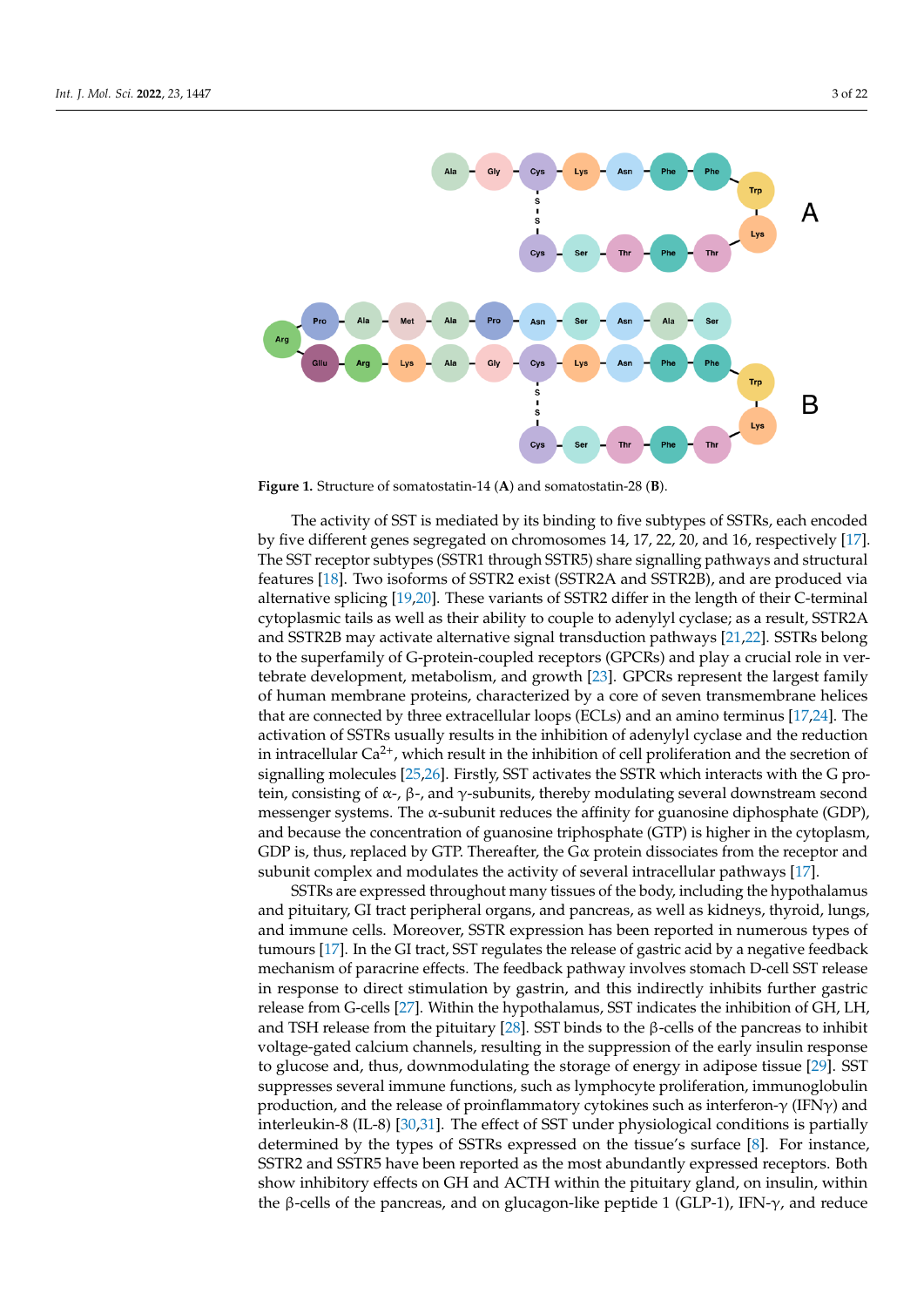the secretion of gastric acid [\[18,](#page-16-7)[26,](#page-16-15)[32\]](#page-16-21). SSTR2 is extensively expressed in pulmonary endocrine tumours, including typical and atypical carcinoids and non-endocrine lung cancers such as adenocarcinoma and small cell lung cancer [\[33\]](#page-16-22). Receptor expression profiles differ between patients and even between tumours within the same patient. SSTR2 is expressed in about 80% of GI tract and pancreatic endocrine tumours according to Reubi and colleagues [\[3\]](#page-15-2). Among the tumours, SSTR2A is the most commonly expressed receptor subtype. The expression of SSTR2A has been reported in gastrinomas, insulinomas, gliomas, medulloblastomas, paragangliomas, and neuroblastomas [\[34](#page-16-23)[,35\]](#page-16-24). Neuroblastomas are the most common malignancy among children. These types of tumours are typically associated with a high expression of SSTR1 and SSTR2, which usually indicates a good prognosis for patients [\[36\]](#page-17-0). SSTR2A correlates with the overall survival rate in patients with medullary thyroid carcinoma and is considered as a favourable prognostic marker in stage IV patients [\[37\]](#page-17-1). The activation of SSTR1 shows antisecretory effects on the GH, PRL, and calcitonin, whereas SSTR3 regulates antiproliferative signalling and induces apoptosis in several cell types [\[32](#page-16-21)[,38\]](#page-17-2). The role of SSTR4 remains mostly unknown, but it may be linked to the inflammation of the intestine. SSTR4 has been identified as a key player in the inflammatory effects exerted by SST, either through the direct targeting of inflammatory cells or via the indirect modification of cells that synthesize and release pro-inflammatory mediators [\[39\]](#page-17-3). Pro-inflammatory mediators are released from capsaicinsensitive sensory nerve endings during inflammation. These mediators primarily include tachykinins (substance P and neurokinin A) and the calcitonin gene-related peptide, which may be involved in the sympathetic reflex inhibition of GI propulsion, ultimately initiating an inflammatory cascade [\[39,](#page-17-3)[40\]](#page-17-4). The expression of SSTR4 has also been detected in the lungs, heart, and placenta [\[18\]](#page-16-7).

Expression levels of SSTRs have been reported in the majority of NETs and nonneuroendocrine tumour types, including pancreatic NETs (PanNETs), pituitary NETs (Pit-NETs), and gastroenteropancreatic NETs (GEP-NETs), as well as hepatocellular carcinoma and breast cancer [\[25,](#page-16-14)[41](#page-17-5)[–43\]](#page-17-6). Since SSTRs are located on the surface of tumour cells, they have the potential to serve as diagnostic markers and be used for SSA treatment strategies [\[39\]](#page-17-3).

### **3. Neuroendocrine Tumours**

NETs are a heterogeneous group of generally slow-growing neoplasms of epithelial origin with variable clinical prognoses and behaviour [\[44,](#page-17-7)[45\]](#page-17-8). NETs, not to be confused with neuroendocrine carcinomas (NECs), are believed to originate from hormonally programmed neuroendocrine precursor cells that undergo tumourigenic mutational events. For this reason, NETs mostly consist of well-differentiated neuroendocrine cells. Normally, neuroendocrine cells can be either diffusely distributed in the mucosal membrane, as in the case in the digestive system, or they can form organised cell clusters or organs of endocrine function, such as pancreatic islets or the pituitary gland [\[1\]](#page-15-0). Neuroendocrine cells are widely distributed in the human body and, for this reason, NETs can occur in virtually any location. However, NETs occur most commonly in the GI tract, pancreas, and lungs [\[46\]](#page-17-9).

NETs are generally subdivided by their proliferative activity using the mitotic and/or Ki67 index. G1 NETs are classified by <2 mitoses/10 high-power fields and a Ki-67 index of <3%, G2 NETs are classified by 2–20 mitoses/10 high-power fields or a Ki-67 index of 3–20%. Well-differentiated G3 NETs are classified by >20 mitoses/10 high-power fields or a Ki-67 index of >20%, and poorly differentiated G3 NECs are classified by >20 mitoses/10 high-power fields or Ki-67 and expression alterations of p53 and Rb1 [\[1,](#page-15-0)[47–](#page-17-10)[49\]](#page-17-11). Further classification depends on tumour location and functionality, and it is not uniform across different centres.

Due to their hormonal origin, NETs can synthesise and secrete cell-type-specific peptide hormones and neuroamines, and, therefore, are characterised as functioning NETs [\[50\]](#page-17-12). For example, PitNETs can additionally secrete GH, PRL, or other pituitary hormones, thereby elevating hormone concentrations in the circulation, leading to hormonal dys-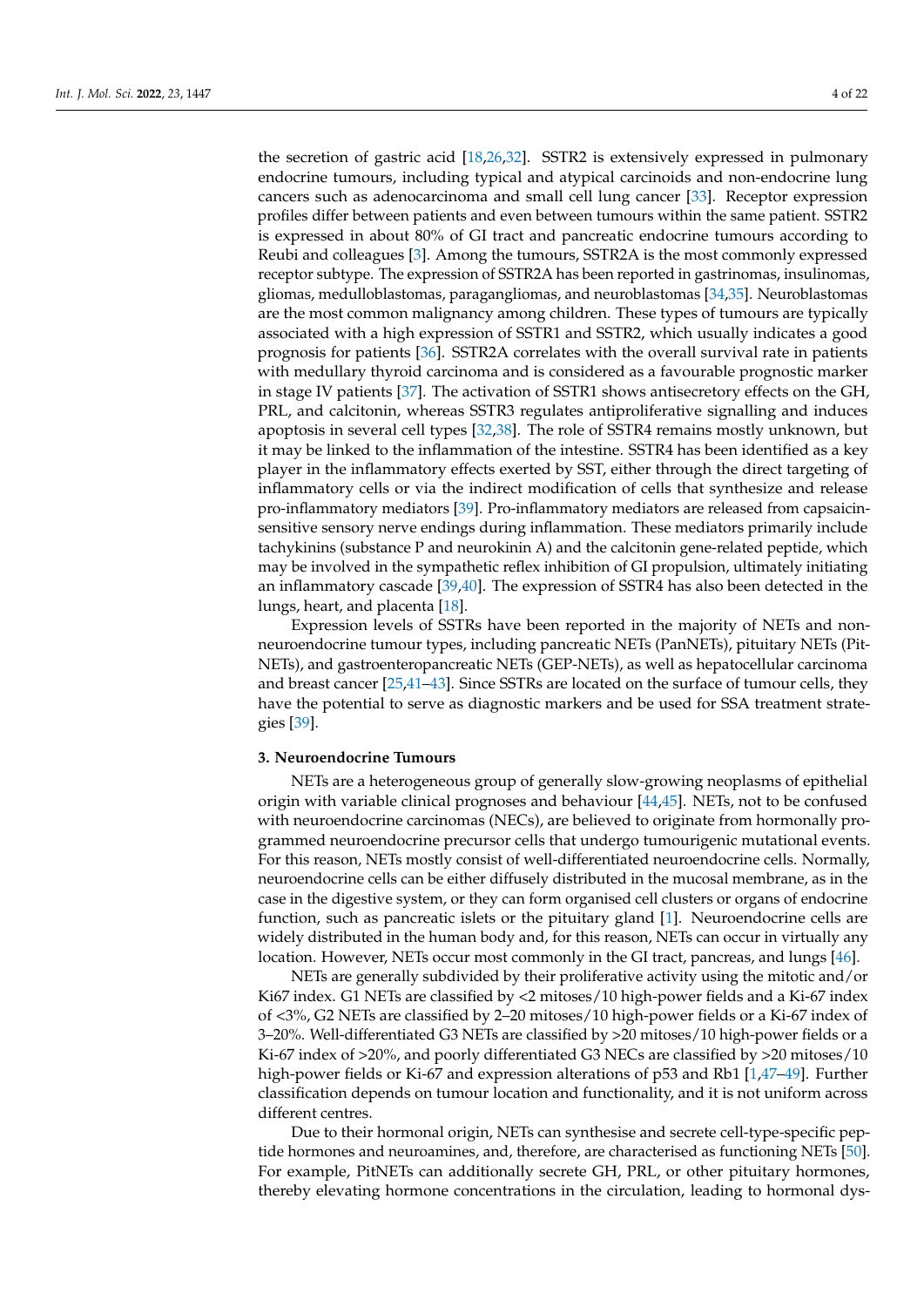regulations and characteristic clinical syndromes [\[51](#page-17-13)[,52\]](#page-17-14). About 60–90% of PanNETs are non-functioning and do not show significant symptoms. Functioning PanNETs are uncommon and are usually associated with the increased secretion of various hormones, including insulin, gastrin, ghrelin, vasoactive intestinal peptide (VIP), glucagon, and SST [\[53\]](#page-17-15). Most GEP-NETs are non-functioning and present moderately late; in turn, functioning tumours cause distinct clinical syndromes resulting from the production of various bioactive peptides or amines. For instance, active gastric NETs (GNETs) are known to secrete histamine, yet the duodenum produces secretin, gastrin, gastric inhibitory polypeptide, and motilin [\[54\]](#page-17-16). Furthermore, NETs have the capacity to modify secreted hormones and peptides at the genetic level. For example, gastrin may appear in five different forms in the circulation, due to different splice variants in NETs [\[55\]](#page-17-17). Non-functioning NETs are not associated with specific hormonal changes or clinical syndromes. As a result, nonfunctioning NETs are usually diagnosed in the later stages after the occurrence of symptoms related to tumour mass effects or metastases [\[51,](#page-17-13)[52\]](#page-17-14). The liver is the most common site of NET metastasis. Due to improved diagnostic tools and an increase in early diagnosis, the majority of cases at the time of diagnosis are graded as G1; most of these are non-metastatic, but only by a small margin [\[56\]](#page-17-18).

Biochemical and tissue markers in GEP-NETs are applied for diagnostic, prognostic, and predictive intentions [\[53](#page-17-15)[,57\]](#page-17-19). Chromogranin A  $(CgA)$  is considered to be one of the most implemented biomarkers in the diagnosis and prognosis of NETs. Despite an overall diagnostic sensitivity of 73% and a specificity of 95%, the use of CgA as a biomarker for NETs has gradually declined in recent years. The accuracy of CgA can vary largely based on the type of NET and it can be falsely elevated in the presence of various conditions, such as atrophic gastritis and liver disease, or in cases involving treatment with proton pump inhibitors [\[58](#page-17-20)[–62\]](#page-18-0). Other general markers, including the Neuron-Specific Enolase (NSE) and pancreatic polypeptide (PP), are mainly elevated in poorly differentiated NETs and non-functioning NETs, respectively [\[57\]](#page-17-19). The serotonin metabolite 5-hydroxy indole acetic acid (5HIAA) can be measured in urine or blood plasma and is used as a diagnostic and follow-up marker for patients with midgut NETs. However, the specificity of 5HIAA is influenced by the fact that its hypersecretion has also been observed in patients with carcinoid syndrome [\[63](#page-18-1)[–65\]](#page-18-2). Circulating biomarkers, such as gastrin, insulin, glucagon, SST, and VIP, are specific PanNET biochemical markers used for diagnosis and treatment monitoring [\[66\]](#page-18-3). Several novel biomarkers have been discovered to improve the early diagnosis and monitoring of NETs, including programmed death ligand-1 and glucose transporters type 1 within lung NETs (Lu-NETs) and PanNETs, as well as survivin, an inhibitor of apoptosis, in Lu-NETS, PanNETs, and GI-NETs [\[67\]](#page-18-4). Circulating tumour cells (CTCs) are a relatively novel biomarker for NETs; the elevation of CTCs is measured based on the expression of the epithelial cell adhesion marker [\[68](#page-18-5)[,69\]](#page-18-6). The absence of CTCs strongly correlates with 5HIAA and liver metastases extension, indicating disease progression. Therefore, the absence of CTCs may be considered as a prognostic biomarker [\[69\]](#page-18-6). Despite promising results of existing research, additional data and evidence in this regard remain sparse. Further studies are necessary to convincingly demonstrate the clinical usefulness of CTCs as a biomarker for NETs.

Although NETs are mostly sporadic, they can be associated with multiple inherited syndromes, including multiple endocrine neoplasia (MEN) types 1, 2, and 4, as well as Von Hippel–Lindau syndrome, neurofibromatosis 1 (NF1), and tuberous sclerosis. These syndromes are caused by dysregulating mutations in oncogenes, proto-oncogenes, tumour suppressors, or cell cycle regulator genes. As a result, these dysregulations can cause cell tumourous growth, among other symptoms [\[55,](#page-17-17)[70\]](#page-18-7).

NETs are extensively vascularised tumours. They typically have an increased expression of vascular endothelial growth factor (VEGF) and VEGF receptor (VEGFR) subtypes [\[47\]](#page-17-10). Interestingly, VEGF expression has been observed to be higher in well-differentiated NETs, compared to poorer differentiated counterparts. The intratumoural vessel density in NETs is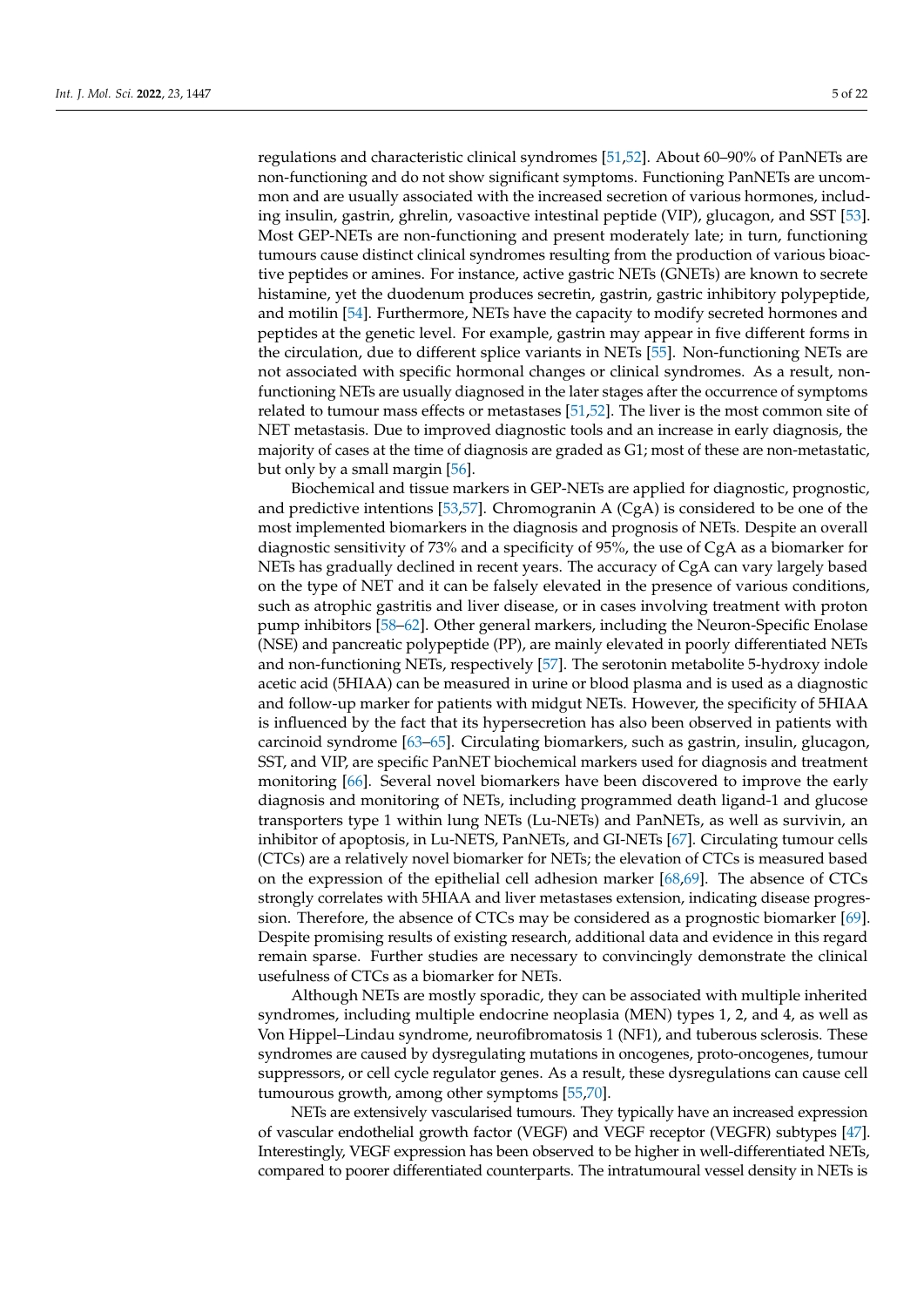approximately 10-fold higher as compared with carcinomas, which elevates not only NET growth, but also the release of secretory products into the bloodstream [\[71\]](#page-18-8).

#### **4. Somatostatin Signalling in NET Development and Prognostics**

Somatostatin signalling is involved in many cell regulatory circuits that can inhibit tumourigenesis. Therefore, shifts in SST signal transduction pathways can significantly contribute to NET development within an affected tissue. The binding of SST to SSTR inhibits the activity of adenylyl cyclase, downregulating the concentration of the second messenger cAMP and following intracellular calcium, leading to a decreased hormone secretion [\[72,](#page-18-9)[73\]](#page-18-10). This is particularly important in hormone-producing NETs, where SSA treatment can help to normalise adverse effects of excessive hormone levels in the body. SST signals are also important cell cycle regulators; a ligand binding to SSTR activates protein tyrosine phosphatases SHP-1 and SHP-2, leading to a decreased cell proliferation via the upregulation of cell cycle inhibitors p27 and p21, as well as the inhibition of PI3K/AKT and MAPK, thereby attenuating cell division [\[18](#page-16-7)[,72\]](#page-18-9). This property could indicate the possibility to regulate other tumour growth through targeting the SST signalling pathway, especially since SSTRs are expressed also in breast, thyroid, prostate cancer tissues, glioma, hepatocellular carcinoma, and other tumours [\[74\]](#page-18-11). Other hallmarks of tumourigenesis, such as angiogenesis and cell migration, are also regulated by SST signalling. The VEGF plateletderived growth factor (PDGF), insulin-like growth factor, and basic fibroblast growth factor have been shown to enhance the neovascularization and cell growth of tumours [\[75](#page-18-12)[–78\]](#page-18-13). On a cell signalling and functional level, SST and SSTR significantly inhibit hormonal secretion, cell cycle progression, angiogenesis, and cell migration. However, the role of SST signalling and SSTR in NET development, the response to SSA, and prognosis highly depends upon SSTR distribution in different tumour types and additional intrinsic factors of specific tumours [\[41\]](#page-17-5).

Many studies have assessed the expression of SSTRs in different tumours. The techniques used in these studies include PCR-based methods, immunohistochemistry (IHC), and somatostatin receptor scintigraphy (SRS), each of which has specific advantages and drawbacks (Table [1\)](#page-6-0) [\[79](#page-18-14)[–87\]](#page-19-0). PCR-based expression evaluation methods remain cost effective, easy to perform, and are scalable. This method is also easily interpreted without highly sophisticated professional experience or background, compared to IHC and imaging. PCR gives bulk representative values for tumour tissue expression levels. However, in several studies, good concordance has been demonstrated between RT-PCR and IHC data [\[81](#page-18-15)[,88\]](#page-19-1). On the other hand, IHC and imaging allow for a more precise evaluation of expression levels. However, these techniques are more costly and are highly dependent on available equipment and professional expertise. In IHC studies, the antibodies used for the evaluation can affect the obtained results [\[89,](#page-19-2)[90\]](#page-19-3). Nonetheless, previous reports have successfully reported on the expression of SSTR1, SSTR2A, SSTR3, SSTR4, and SSTR5. In studies where all SSTRs have been assessed simultaneously, it has been demonstrated that SSTR4 is not expressed or is expressed in lower levels in NETs compared to other SSTRs [\[81,](#page-18-15)[82,](#page-18-16)[88\]](#page-19-1). The most expressed receptor subtypes are SSTR2A and SSTR5, following by a slightly lower abundance of SSTR3 and SSTR1 [\[81](#page-18-15)[,82](#page-18-16)[,88](#page-19-1)[,91\]](#page-19-4). However, this information is still highly dependent upon the tumour type and methods used for the estimation of the expression level. Aside from the methodological differences described above, the subgrouping or classification of tumour types and preoperative SSA treatment can have a significant impact on the obtained results, which can hamper the generalisation of these findings in overarching conclusions (Table [1\)](#page-6-0).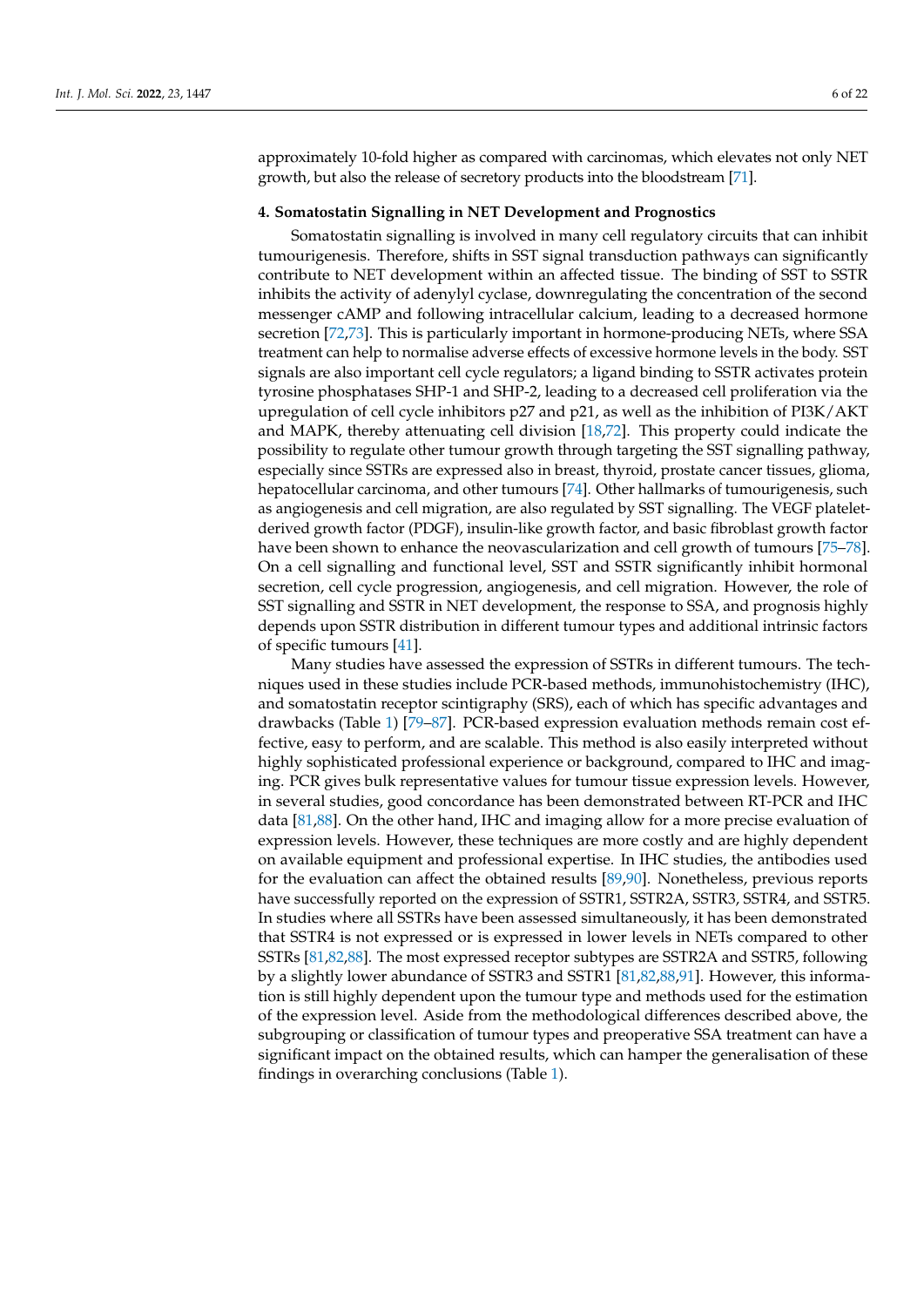<span id="page-6-0"></span>

| Publication                       | Type and Number of the<br><b>Studied Tumours</b>                                                                       | Preoperative Therapy with SSA                                     | Receptors                                     | Method                                                                                                       | Correlation with Disease Outcome.<br>Prognosis, or Other<br><b>Relevant Findings</b>                                                                                                                                                                                    |
|-----------------------------------|------------------------------------------------------------------------------------------------------------------------|-------------------------------------------------------------------|-----------------------------------------------|--------------------------------------------------------------------------------------------------------------|-------------------------------------------------------------------------------------------------------------------------------------------------------------------------------------------------------------------------------------------------------------------------|
| Brunner et al., 2016 [79]         | PanNETs<br>$(n = 150, 53.8\%)$<br>carcinoids<br>$(n = 84, 30.1\%)$<br>and rare NETs<br>$(n = 45, 16.1\%)$              | DOTATOC 41 (24.1%)<br>DOTATOC 84 (49.4%)<br>DOTATOC 45 (26.5%)    | SSTR <sub>2</sub>                             | IHC and imaging for all<br>DOTATOC patients                                                                  | -Patients with higher SSTR2<br>immunohistochemistry had a longer<br>survival from diagnosis<br>-Patients with G1 tumours survived<br>longer thanks to other tumour grades<br>-SSTR2 expression did<br>not predict a benefit of DOTATOC<br>over alternative treatment    |
| Casar-Borota<br>et al., 2013 [80] | Somatotroph PitNETs<br>$(n = 65)$                                                                                      | Octreotide $(n = 28)$ ;<br>no preoperative treatment ( $n = 37$ ) | SSTR1, SSTR2A, SSTR3, SSTR5                   | <b>IHC</b>                                                                                                   | -SSTR2a expression correlated with<br>response to octreotide<br>-SSTR2a expression was reduced in<br>group of patients pre-treated<br>with octreotide                                                                                                                   |
| Corleto et al., 2009 [81]         | Well-differentiated<br>PanNETs<br>$(n = 16, 49\%)$ and<br>well-differentiated<br><b>GI-NET</b><br>$(n = 17, 51\%)$     | All with SSA (octreotide LAR<br>or lanreotide)                    | SSTR1, SSTR2, SSTR3, SSTR4, SSTR5             | RT-PCR (SSTR1, SSTR2, SSTR3,<br>SSTR4, and SSTR5),<br>IHC (SSTR2), and somatostatin<br>receptor scintigraphy | -Significantly higher survival rate in<br>tumours expressing SSTR2<br>and SSTR5<br>-Five-year survival significantly lower<br>in patients whose tumours did not<br>express SSTR2, SSTR5 (43%) to those<br>who were positive for the<br>expression (91%)                 |
| Diakatou et al., 2011 [82]        | GEP-NETs ( $n = 76$ : gastric, small<br>intestine, appendix,<br>large intestine,<br>pancreas, and liver<br>metastasis) | No information                                                    | SSTR1, SSTR2A, SSTR2B, SSTR3,<br>SSTR4, SSTR5 | <b>IHC</b>                                                                                                   | -No information related to prognosis<br>-SSTR are often co-expressed<br>with D <sub>2R</sub>                                                                                                                                                                            |
| Diakatou et al., 2015 [83]        | $GI-NENs$ (n = 44, primary and<br>metastasis) and<br>Lu-NENs ( $n = 16$ , primary<br>and metastasis)                   | No information                                                    | SSTR2, SSTR3, SSTR5                           | SRS, IHC                                                                                                     | -No information related to prognosis<br>-IHC positivity correlated with SRS<br>-D2R were always co-expressed with<br>SSTR2, but not only in specific<br>fraction of tumours<br>expressing SSTR2R                                                                        |
| Fougner et al., 2008 [84]         | Somatotroph PitNETs<br>$(n = 71)$                                                                                      | Twenty-three preoperative octreotide                              | SSTR <sub>2</sub> A                           | IHC, Western blot                                                                                            | -Patients with preoperative octreotide<br>treatment had lower SSTR2a<br>expression in IHC and Western blot<br>-Acute octreotide response was<br>significantly better comparing<br>treatment-naïve and pre-treated<br>patients having higher SSTR2A<br>expression in IHC |

# **Table 1.** Studies investigating SSTR expression in NETs and the potential impact of SSTR expression on disease prognostics.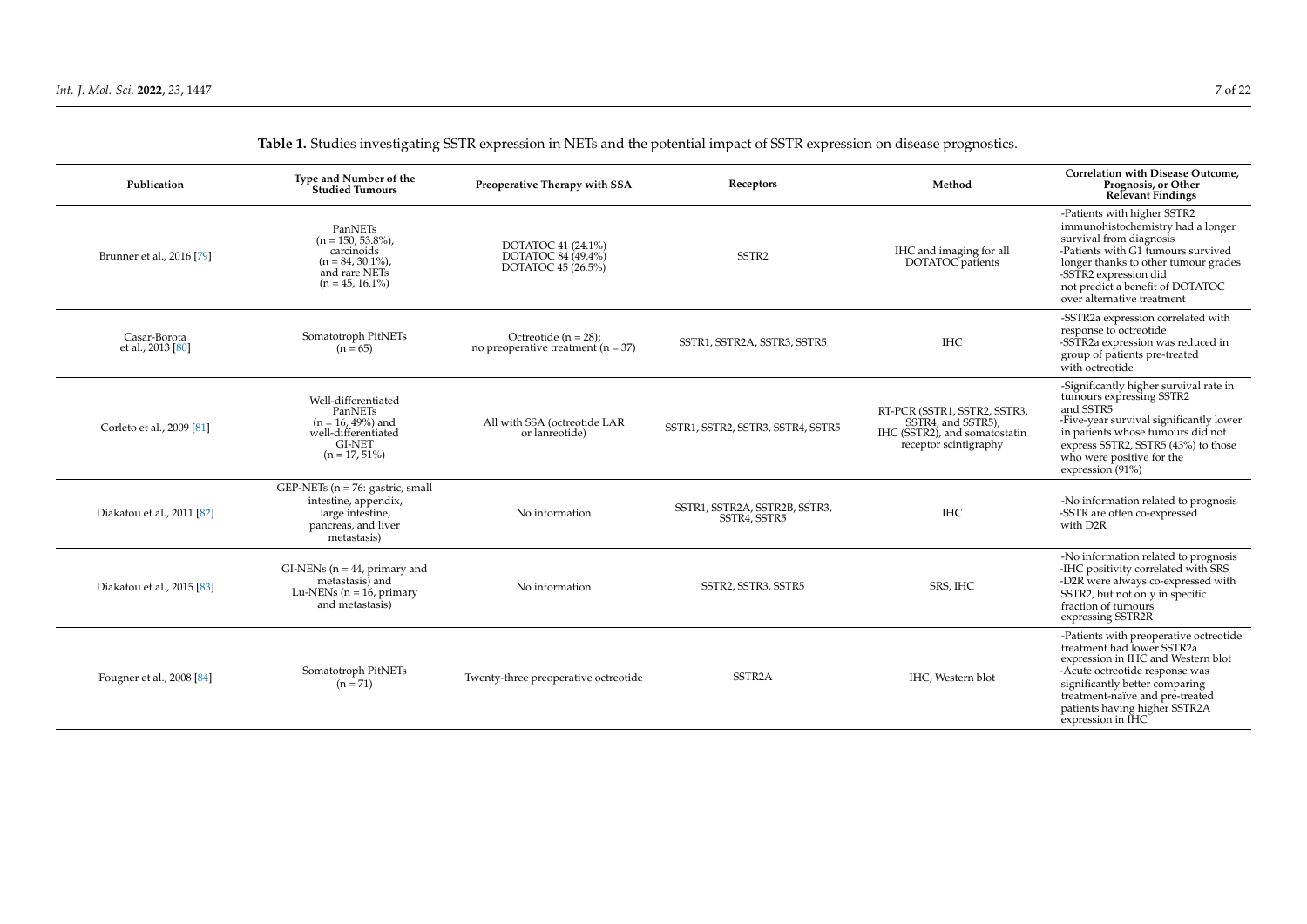**Table 1.** *Cont.*

| Publication                    | Type and Number of the<br><b>Studied Tumours</b>                                   | Preoperative Therapy with SSA                                                                                                                                                                         | Receptors                         | Method                                                                                                     | Correlation with Disease Outcome,<br>Prognosis, or Other<br><b>Relevant Findings</b>                                                                                                                                                                                                                                                                                  |
|--------------------------------|------------------------------------------------------------------------------------|-------------------------------------------------------------------------------------------------------------------------------------------------------------------------------------------------------|-----------------------------------|------------------------------------------------------------------------------------------------------------|-----------------------------------------------------------------------------------------------------------------------------------------------------------------------------------------------------------------------------------------------------------------------------------------------------------------------------------------------------------------------|
| Franck et al., 2017 [85]       | Somatotroph PitNETs<br>$(n = 39)$                                                  | Drug naive $(n = 23)$ ;<br>pre-treated with LA SSA $(n = 9)$ ;<br>$LA-SSA/PEGV (n = 7)$                                                                                                               | SSTR2, SSTR5                      | <b>IHC</b>                                                                                                 | -Treatment-naïve patients had<br>significantly higher SSTR2 expression<br>compared to pre-treated patients<br>-No differences were observed for<br>SSTR5 expression                                                                                                                                                                                                   |
| Kaemmerer<br>et al., 2015 [86] | $GI-NENs (n = 121)$<br>$G1(n = 31)$ .<br>$G2(n = 47)$ , and<br>$G3(n = 43)$        | No information                                                                                                                                                                                        | SSTR1, SSTR2A, SSTR3, SSTR 5      | <b>IHC</b>                                                                                                 | -Expression of SSTR2 was higher in<br>G1 and G2 tumours<br>-SSTR2A expression demonstrated<br>trend towards better overall survival<br>-SSTR1 expression was significantly<br>different in G2 compared to G3b<br>(highly proliferative Ki-67 > 50%)<br>-SSTR3 expression was significantly<br>different in G2 compared to G3a (low<br>proliferative Ki-67 $21-49\%$ ) |
| Mehta et al., 2015 [87]        | PanNETs $(n = 99)$                                                                 | No information                                                                                                                                                                                        | SSTR2A, SSTR5                     | <b>IHC</b>                                                                                                 | -SSTR2A expression correlated<br>with improved<br>overall survival<br>-SSTR5 was not associated<br>with survival                                                                                                                                                                                                                                                      |
| Nasir et al., 2006 [92]        | Liver metastasis from patients with<br>small intestinal and Pan-NETs<br>$(n = 14)$ | All with octreotide therapy                                                                                                                                                                           | SSTR1, SSTR2, SSTR3, SSTR4, SSTR5 | <b>IHC</b>                                                                                                 | -No information related to prognosis<br>-In total, 61% of studied metastasis<br>was positive for SSTR1, 83% for<br>SSTR2, 72% for SSTR3, 56% for<br>SSTR4, and 83% for SSTR5                                                                                                                                                                                          |
| Nielsen et al., 2020 [93]      | GEP-NENs $(n = 163)$                                                               | Two patients received peptide<br>receptor radionuclide therapy                                                                                                                                        | SSTR <sub>2</sub> A               | <b>IHC</b>                                                                                                 | -Tendency for increased survival in<br>patients with tumour with positive<br>SSTR <sub>2</sub> a expression                                                                                                                                                                                                                                                           |
| Papotti et al., 2002 [88]      | Total GEP NET $(n = 81$ : GI $(n = 28)$<br>and PanNETs $(n = 53)$                  | No information                                                                                                                                                                                        | SSTR1, SSTR2, SSTR3, SSTR4, SSTR5 | RT-PCR (SSTR1, SSTR2, SSTR3,<br>SSTR4, and SSTR5) and<br>immunohistochemistry (SSTR2,<br>SSTR3, and SSTR5) | -No information related to prognosis<br>-Results from RT-PCR and IHC<br>were comparable<br>-Tendency that lower level SSTR<br>expression in poorly<br>differentiated tumours                                                                                                                                                                                          |
| Okuwaki et al., 2013 [94]      | PanNETs $(n = 79)$                                                                 | Fifty-nine patients' surgery as first<br>line treatment, and the rest that<br>accepted treatment any of the<br>following regiments (SSA,<br>chemotherapy, and local targeting of<br>liver metastasis) | SSTR <sub>2</sub> A               | <b>IHC</b>                                                                                                 | -Poor prognosis was predicted for<br>patients with no SSTR2A expression<br>-Higher SSTR2A expression predicted<br>higher survival rate                                                                                                                                                                                                                                |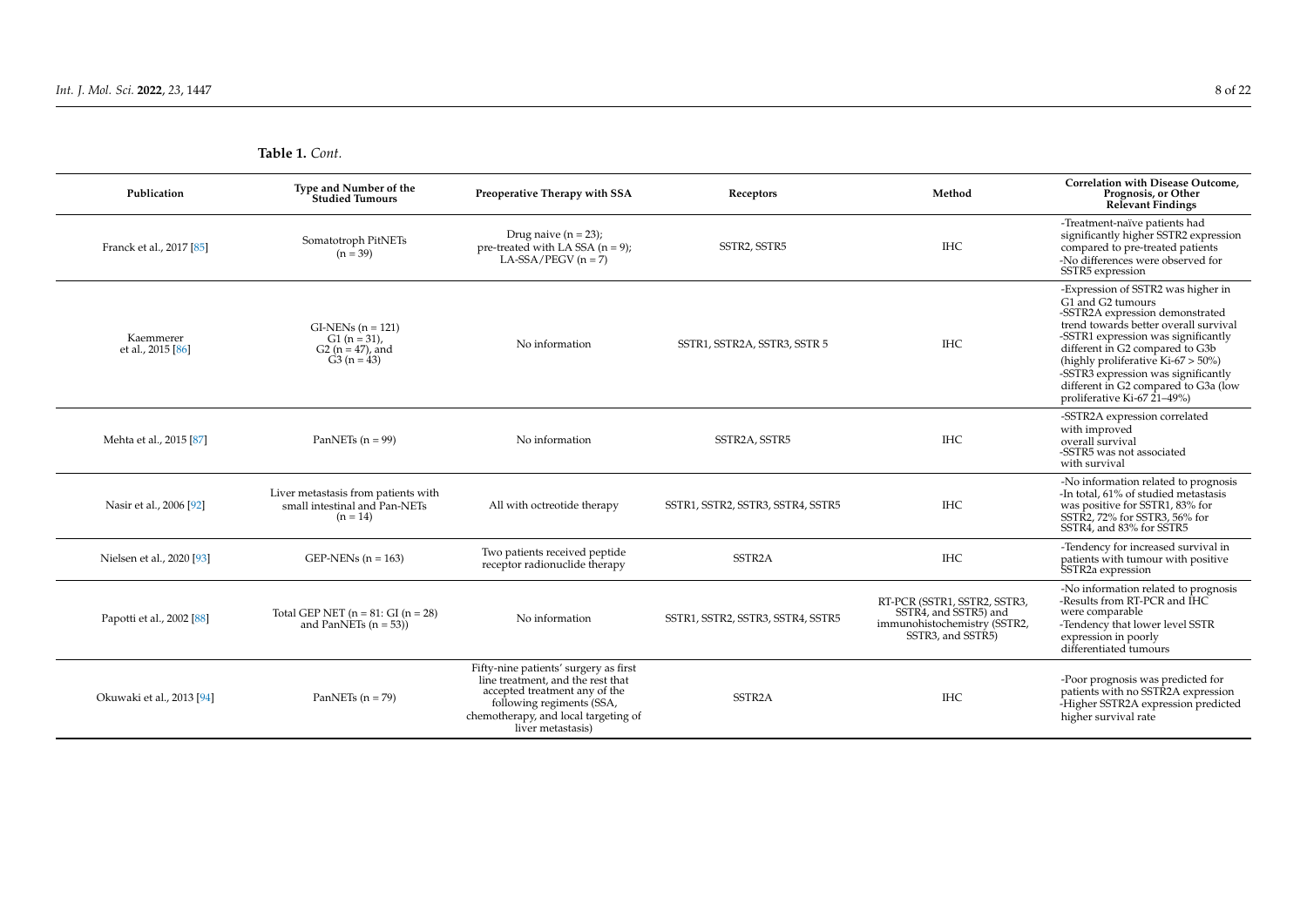**Table 1.** *Cont.*

| Publication                       | Type and Number of the<br><b>Studied Tumours</b>                                                                                                    | Preoperative Therapy with SSA                  | Receptors                                                                 | Method     | Correlation with Disease Outcome.<br>Prognosis, or Other<br>Relevant Findings                                                                                                                                                                                          |
|-----------------------------------|-----------------------------------------------------------------------------------------------------------------------------------------------------|------------------------------------------------|---------------------------------------------------------------------------|------------|------------------------------------------------------------------------------------------------------------------------------------------------------------------------------------------------------------------------------------------------------------------------|
| Popa et al., 2021 [49]            | $GI-NENs(n = 67)$                                                                                                                                   | No information                                 | SSTR2, SSTR5                                                              | <b>IHC</b> | -Tumours with grade G1 and G2 had<br>higher SSTR2 expression compared<br>to $G3$<br>-Decreased SSTR2 expression was<br>associated with increased malignancy<br>and tumour stage                                                                                        |
| Righi et al., 2010 [95]           | Lu-NETs $(n = 218)$                                                                                                                                 | Eight patients octreotide or<br><b>DOTATOC</b> | SSTR2A, SSTR3,                                                            | <b>IHC</b> | -Higher grade tumour had lower<br>levels of SSTR expression;<br>-SSTR2A was overexpressed in<br>metastatic typical carcinoid<br>compared to atypical carcinoids                                                                                                        |
| Srirajaskanthan et al., 2009 [96] | NETs ( $n = 56$ : foregut ( $n = 20$ ),<br>midgut ( $n = 25$ ), hindgut ( $n = 3$ ),<br>ovarian $(n = 1)$ , and unknown<br>primary origin $(n = 7)$ | No information                                 | SSTR2, SSTR5                                                              | <b>IHC</b> | -Lower grade tumours had<br>significantly higher SSTR2 and<br>SSTR5 expression<br>-OctreoScan data were comparable<br>with IHC                                                                                                                                         |
| Wang et al., 2017 [43]            | GEP-NETs $(n = 143)$ and GEP-NET<br>patients with octreotide LAR $(n = 54)$                                                                         | GEP-NET octreotide LAR $(n = 54)$              | SSTR2, SSTR5                                                              | <b>IHC</b> | -G1 and G2 tumours had higher<br>SSTR2 expression<br>-Well-differentiated pancreatic NETs<br>had higher SSTR5 expression<br>-SSTR2 and SSTR5 expression in<br>GEP-NETs were correlated with<br>improved survival                                                       |
| Zamora et al., 2010 [91]          | GEP-NETs $(n = 100: Gl (n = 67))$ ,<br>pancreatic $(n = 25)$ , and liver<br>metastasis of unknown origin $(n = 8)$                                  | No information                                 | SSTR1, SSTR2, SSTR3, SSTR4, SSTR5                                         | <b>IHC</b> | -Well-differentiated NETs had higher<br>SSTR expression;<br>-SSTR expression was less frequent in<br>pancreatic NETs compared to<br>gastrointestinal NETs<br>-SSTR2A was expressed on call<br>membrane, while other subtypes<br>(SSTR 1, 3, 4, 5) stained in cytoplasm |
|                                   | $\overline{1}$<br>$\lambda$ and $\lambda$<br>$\blacksquare$                                                                                         | $1$ , $\sqrt{2}$<br>$\sim$ $\sim$              | $\ddots$ a true para true $\ddots$ $\ddots$ a true $\ddot{\alpha}$ a true |            |                                                                                                                                                                                                                                                                        |

NET, neuroendocrine tumour; NEN, neuroendocrine neoplasia; PanNET, pancreatic NET; PitNET, pituitary NET; GI-NET, gastrointestinal NET; GEP-NET, gastroenteropancreatic NET; Lu-NET, lung NET; SSTR, somatostatin receptor; IHC, immunohistochemistry; SRS, somatostatin receptor scintigraphy; RT-PCR, reverse transcription polymerase chain reaction.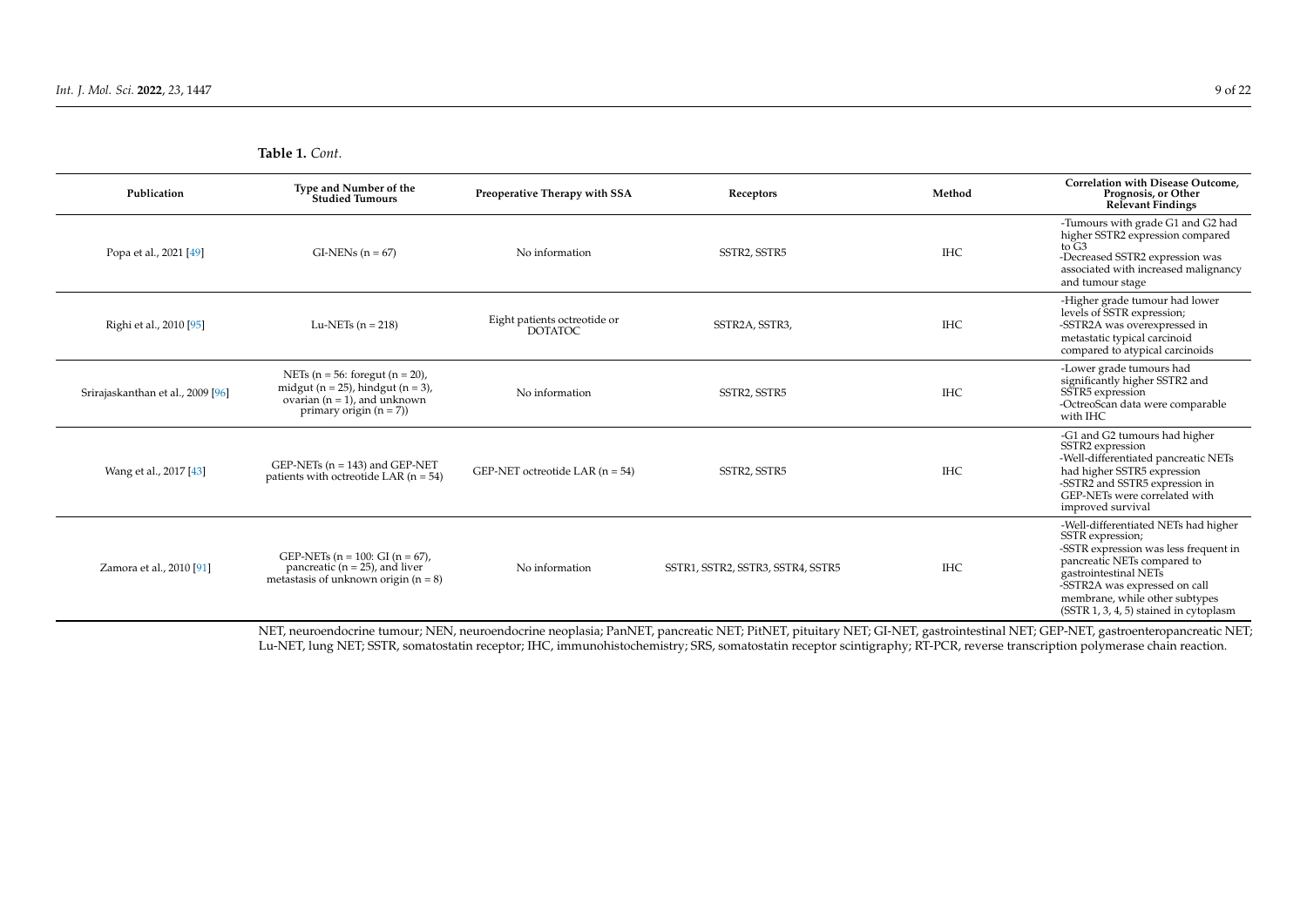In many studies, all NET types are analysed together (Table [1\)](#page-6-0), which is understandable given the rarity of these tumours. However, this can bias the results, since tumour development in specific tissue types causes intrinsic functional differences in tumour cells originating from specific cell types. Additionally, in many reports, the preoperative status of SSA is different; some studies include only SSA-treated patients, whereas others include both SSA-treated and naive cases without properly adjusting for the potential therapeutic impact (Table [1\)](#page-6-0). It has been shown that SSA has the ability to downregulate SSTR expression, which means that an SSA pre-treatment can significantly affect SSTR expression [\[84,](#page-18-23)[85\]](#page-19-15).

Nonetheless, it has been widely proven that a higher SSTR expression is characteristic of well-differentiated NETs with tumour grades G1 or G2 [\[43,](#page-17-6)[49,](#page-17-11)[86](#page-19-16)[,91](#page-19-4)[,95](#page-19-17)[,96\]](#page-19-18). Additionally, several reports have shown that NET patients with a higher tumour SSTR expression have improved survival [\[43,](#page-17-6)[79](#page-18-14)[,81](#page-18-15)[,86](#page-19-16)[,87,](#page-19-0)[93,](#page-19-19)[94\]](#page-19-20). Intriguingly, the better prognosis is also observed in those studies where subjects did not receive SSA therapy or only a small fraction of patients were treated with SSA [\[43,](#page-17-6)[93,](#page-19-19)[94\]](#page-19-20). This raises the question of how native SSTR expression without SSA therapy might contribute to better outcomes for NET patients. One plausible answer could be that an SSTR, in the absence of exogenous SSA, still receives endogenous somatostatin signals and this slows the tumour progression. It has been demonstrated that pancreatic NET metastases express lower levels of somatostatin, and the knockdown of somatostatin in pancreatic NET cell lines increases metabolic activity, viability, and growth [\[97\]](#page-19-21).

In addition to providing prognostic insight on NET development, SSTR expression could also serve as a molecular determinant for predicting the SSA response for personalized therapy choices. This approach has been widely discussed for pituitary NETs, where SSTR expression levels are widely correlated with SSA treatment efficacy [\[98–](#page-19-22)[100\]](#page-19-23). Other intrinsic tumour components such as genetic predisposition and somatic variation, expression pattern alterations and cellular patterns of dense or sparse granulation can be linked to the SSA response [\[99,](#page-19-24)[101\]](#page-19-25). Recently, specific miRNA subtypes have also been shown to be dysregulated by SSA treatment or even downregulate SSTR, promoting tumour progression and indicating the presence of other crucial molecular markers in NETs [\[102\]](#page-19-26).

The heterodimerization of SSTRs with dopamine receptors has also been widely demonstrated and has the potential to significantly affect NET pathophysiology and prognostics [\[103\]](#page-19-27). This has led to the development of chimeric somatostatin–dopamine agonists that could more effectively inhibit tumour progression [\[104\]](#page-19-28). Although the first generation of these chimeric compounds demonstrated promising results in preclinical studies, results from human studies were disappointing [\[103](#page-19-27)[,105](#page-19-29)[,106\]](#page-20-0). Currently, the second generation of chimeric agonists is under investigation and has shown positive effects both in cell lines and in healthy human trials [\[107](#page-20-1)[–110\]](#page-20-2). Research in the field of chimeric somatostatin– dopamine agonists could bring additional improved therapeutic options for NET patients in the future.

Additionally, in recent years, epigenetic regulation in NETs has been implicated as a major tumourigenesis mechanism. For example, it has been demonstrated that the treatment of pancreatic NET cell lines treated with epigenetic modulators can result in the redifferentiation of human primary PanNETs. The upregulation of SSTR expression was observed in these studies, indicating that SSTR expression can be regulated by epigenetic tumour development mechanisms [\[111,](#page-20-3)[112\]](#page-20-4). Specifically, valproic acid was used to upregulate SSTR2 expression and provide further benefit to SSTR-targeted therapies [\[113\]](#page-20-5). Other epigenetic agonists have been demonstrated to inhibit cell proliferation, reduce the progression and metastasis-forming capacity, induce apoptosis, and promote cytotoxic effects in various NET cell lines [\[114](#page-20-6)[–117\]](#page-20-7). So far, despite promising evidence in preclinical settings, clinical trials have not confirmed the benefits in patient outcomes. A study conducted on eight patients showed that valproic acid has neutral to moderate effects, with an overall good tolerance to the treatment [\[118\]](#page-20-8). However, another study of 15 patients with metastatic NETs demonstrated that the histone deacetylase inhibitor depsipeptide was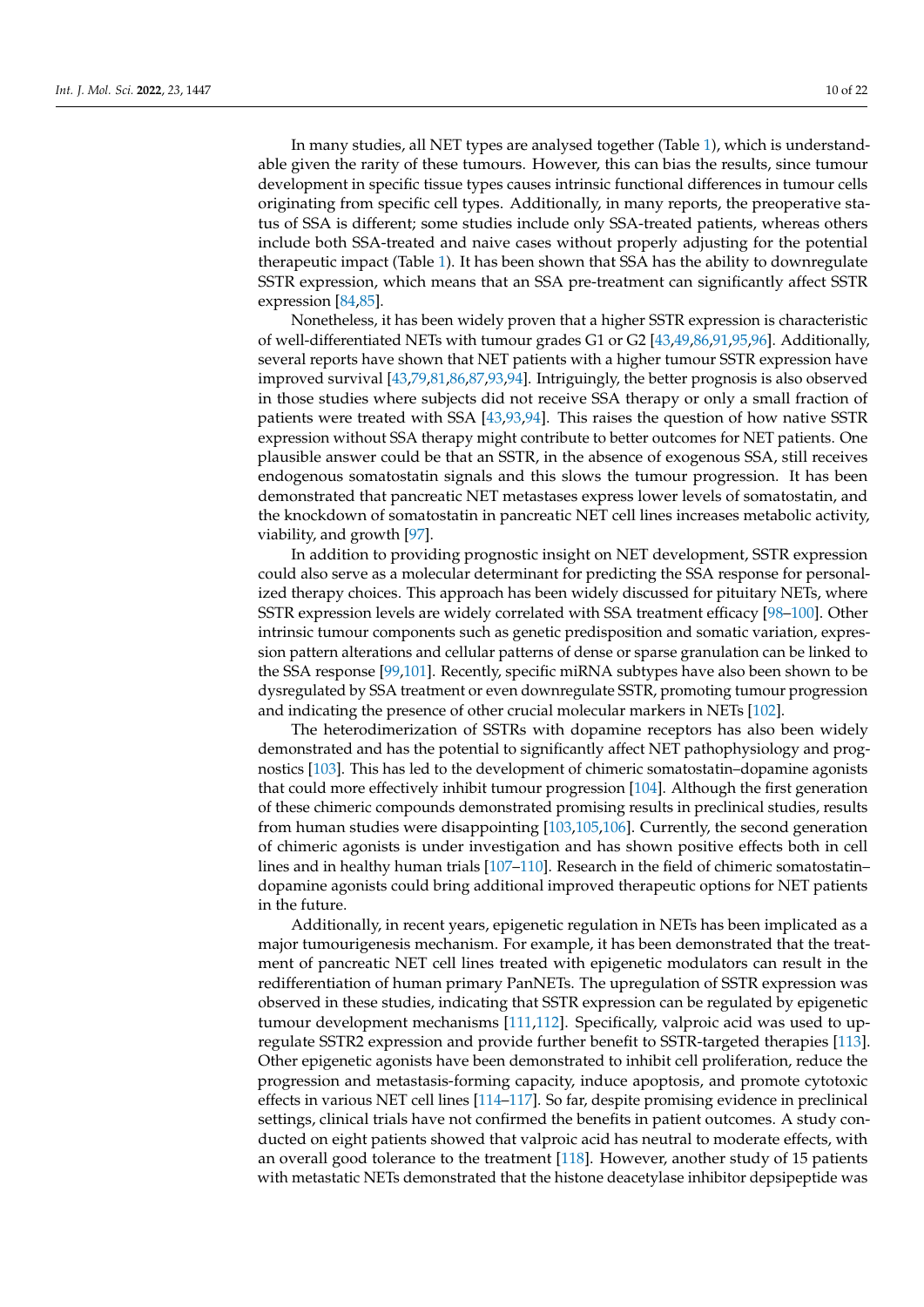cardiotoxic [\[119\]](#page-20-9). In a separate study of 15 patients receiving Panobinostat, no significant benefits were demonstrated [\[120\]](#page-20-10). Taken together, these studies demonstrate that a further investigation of epigenetic agents is needed to determine the best strategy for improving NET control.

Additionally, in some studies, combination therapy using SSA with mTOR inhibitors showed some promising results. In future studies, it is crucial to also study signalling interactions of both pathways in NETs [\[121\]](#page-20-11). Overall, SSTR and somatostatin signalling is an important molecular factor that can affect the pathophysiology of NETs and should be considered as a target for SSA therapies for NET treatment.

## **5. Somatostatin Therapy, NET Treatment, and Internal Regulation**

SST was initially viewed as a candidate for cancer treatment because of its ability to impede hormone release and cell growth after binding to its receptors. Unfortunately, the short half-life of native SST and the impact of rebound hypersecretion on discontinuation limited its use as a therapeutic agent. This prompted the development of clinically useful analogues with longer biological half-lives [\[122\]](#page-20-12).

Somatostatin analogues have been produced by shortening the polypeptide chain and substituting two D-amino acids that are resistant to peptidase activity in circulating serum. The resulting molecule was a shorter cyclic peptide containing eight amino acids that retained the necessary amino acid moieties [\[3\]](#page-15-2). The first synthetic SSA to receive FDA approval was the octapeptide octreotide (SMS 201-995), marketed as Sandostatin®. It is available in two formulations: a conventional long-acting release (LAR) injection (Sandostatin LAR<sup>®</sup>) and modified long-acting release (LAR) injection (Sandostatin LAR<sup>®</sup>), which were approved in 1988 and 1998, respectively. Sandostatin LAR<sup>®</sup> is an intramuscular injection formulation containing octreotide distributed within polymer microspheres. It is available in 30 mg doses. Octreotide binds to SSTR2 with a high affinity and inhibits cell growth via the activation of the tyrosine phosphatase pathway [\[7\]](#page-15-6). Camilleri's group examined the effect of octreotide 50 mg subcutaneously three times daily on postprandial symptoms, the Gl transit, colonic motility, and circulating levels of selected peptides and amines in 12 individuals with multiple chemical sensitivity. Octreotide dramatically decreased the colonic transit time and proximal colonic emptying. In comparison to the placebo, it tended to lengthen the small-bowel transit time and decrease the postprandial colonic tone [\[123\]](#page-20-13). To test the safety and efficacy in an individual patient, SSA therapy should be initiated with 20 mg of Sandostatin LAR® every 4 weeks. Patients who have a large tumour burden or those who develop insensitivity with time may require doses of up to 60 mg at 3–4 week intervals. Supplemental dosing with subcutaneous injections may be useful for breakthrough symptoms [\[3\]](#page-15-2).

Lanreotide is a cyclic octapeptide that was created in the 1990s as a longer-acting SSA. Initially, one of its formulations (BIM23014) had a  $t\frac{1}{2}$  of 90 min. Lanreotide sustainedrelease was introduced shortly thereafter, with a half-life of 4.5 days. It was constructed as biodegradable polymer microspheres that were administered intramuscularly in quantities of 30 or 60 mg every 7–14 days. Several years later, lanreotide Autogel<sup>®</sup> (ATG) was introduced as a prefilled syringe for subcutaneous administration at a dose of 120 mg every 28 days [\[7\]](#page-15-6). Around 60% of patients showed a complete resolution of flushing episodes, and in more than 85%, the frequency and/or severity of flushing episodes was decreased to less than 50% of the baseline. More than 30% of patients showed a return to normal bowel movements with formed stools and more than 75% experienced more than a 50% reduction in stool frequency. Although both of these medicines have a low rate of objective tumour regression (2%), tumour stabilization is typical. Tumour progression is possible even when symptoms are managed, and, in this case, analogues were typically continued while additional therapy was added. Interferon has the ability to increase SSTR expression and reintroduce responsiveness in some patients who have become resistant to SSA. Abdominal discomfort, bloating, and, occasionally, steatorrhea are common side effects that resolve within a few days or weeks. Pancreatic enzyme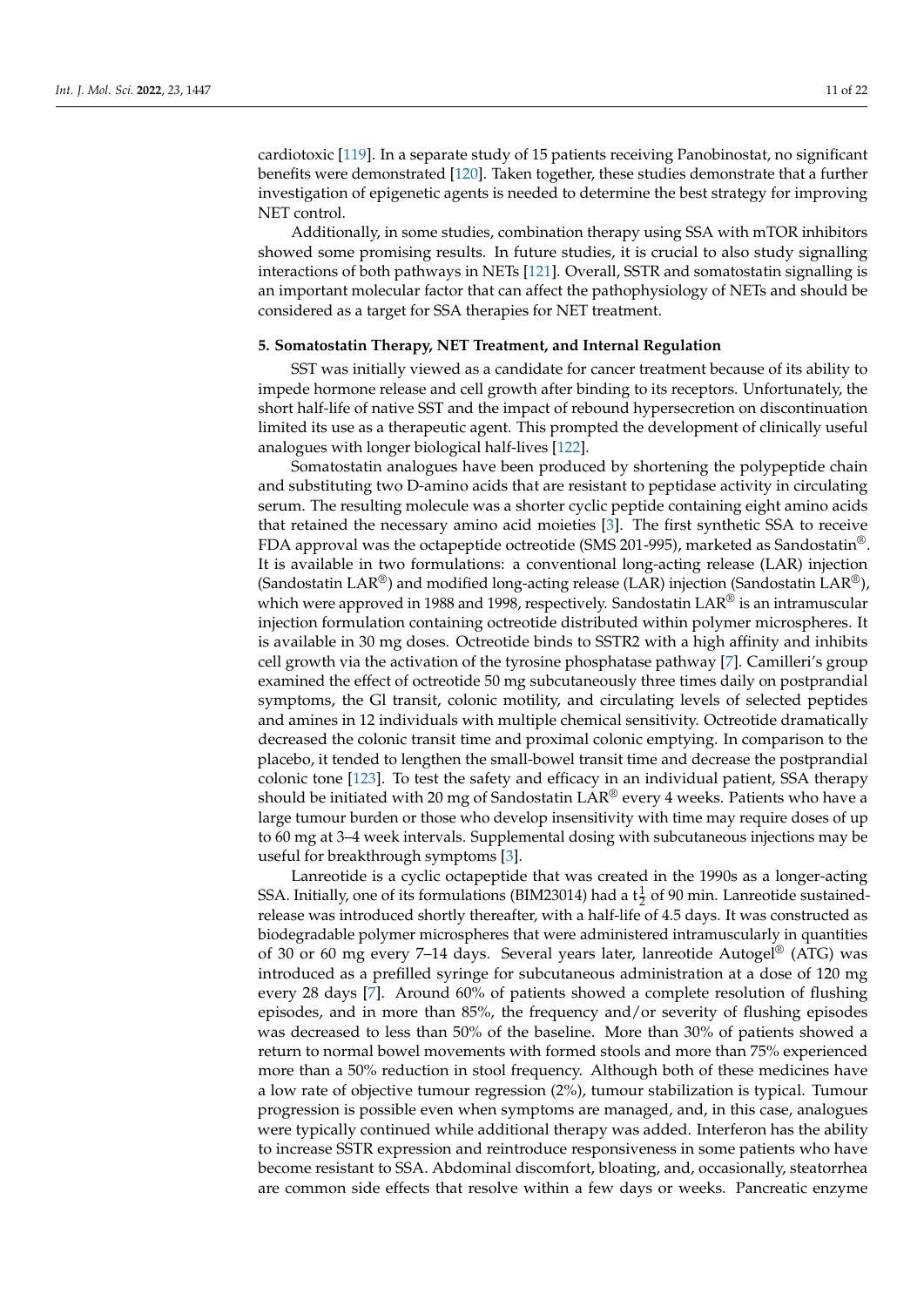supplements may help alleviate the steatorrhea associated with increased somatostatin analogue doses. In almost 50% of individuals, late side effects included the development of biliary sludge and gallstones. As a result, if the surgeon is in the abdomen performing a primary tumour resection or debulking disease in the liver, a preventive cholecystectomy should be performed. Steatorrhea that persists may result in a vitamin D insufficiency and calcium malabsorption [\[3\]](#page-15-2).

Octreotide and lanreotide have similar binding characteristics and have a high affinity for SSTR2 and SSTR5, but have a low affinity for SSTR3, and no affinity for SSTR1 or SSTR4. Due to the fact that the absence of SSTR2 in tumours correlates with a lack of tumour response to octreotide, it has been postulated that octreotide exerts its effects primarily via SSTR2 [\[124\]](#page-20-14). In comparison to octreotide, pasireotide, a new SSA, has a 30-fold higher affinity for SSTR1, SSTR3, and SSTR5, and a 39-fold higher affinity for SSTR2. Additionally, pasireotide has a stronger affinity for SSTR1 (19-fold), SSTR3 (9-fold), and SSTR5 (106 fold), while having the same affinity for SST2R (2-fold). Pasireotide LAR (Signifor LAR<sup>®</sup>) was approved by the FDA in 2014 and is available in dosages of 20, 40, or 60 mg every 28 days through a intramuscular injection [\[7\]](#page-15-6). This new cyclic hexapeptide binds to SSTR1 30–40 times more strongly than Sandostatin (octreotide) or Somatuline (lanreotide). SSTR1 has been shown to stop the cell cycle and inhibit angiogenesis. Pasireotide was found to effectively treat diarrhoea and flushing in 25% of individuals with metastatic carcinoid tumours in a multicentre phase II clinical trial comprising 45 patients with symptoms of carcinoid syndrome who were unresponsive to Octreotide LAR. In 20–30% of patients, abdominal pain, nausea, weight loss, and exhaustion were mild to moderate. Pasireotide is being evaluated in clinical trials in carcinoid patients who have never been exposed to SSAs and in hormonally active pancreatic endocrine carcinomas [\[3\]](#page-15-2).

# **6. Treatment with SSA Compared to Other Therapies, and the Continued Relevance of SSAs in the Treatment of NETs**

SST is a pluripotent hormone that is widely utilized in the treatment of a variety of illnesses, including those not listed on the drug datasheet (off-label). SSAs are mostly utilized to diagnose and treat well-differentiated GEP-NETs as a first-line therapy, as well as to treat acromegaly. SSAs are also used in the disciplines of endocrinology, cancer, digestive, general surgery, and ophthalmology due to their considerable antisecretory, direct and indirect antiproliferative, and immunomodulatory activity [\[7\]](#page-15-6). Although there is no information in guidelines regarding the use of SSAs as adjuvant therapy, postoperative treatment with SSAs can prolong disease-free survival and lower the risk of tumour recurrence [\[125\]](#page-20-15). Adjuvant therapy following surgery may be considered in the context of aggressive or G3 tumours [\[126\]](#page-20-16). The goal of systemic therapy is to control the tumour-associated clinical symptoms and the tumour growth.

In many individuals with NETs, neuropeptide hypersecretion accounts for the majority of clinical issues. The carcinoid syndrome (CS) was first documented in a case report and has since been linked to the tumour production of serotonin (5-hydroxytryptamine) and histamine [\[8\]](#page-15-7). A carcinoid crisis can occur spontaneously or be triggered by physical and/or psychological stress, alcohol, meals high in tyramine, or anaesthesia. The most prevalent symptom (85%) is the abrupt flushing of the face, neck, and upper thorax, which may be accompanied by feeling heat, pruritus, tachycardia, or arterial hypotension. As the condition advances, flushing episodes become more intense and frequent, and the skin can permanently acquire a pinkish hue due to telangiectasias. Diarrhoea and stomach pain are present in 80% of cases and may be accompanied by distinct flushing symptoms. Bronchospasm and dyspnoea occur less frequently (15%), but often coincide with flushing episodes. Carcinoid heart disease is characterized by fibrotic lesions that are most frequently found in the right heart. Additional symptoms include pellagra, weakness, and muscle atrophy [\[7\]](#page-15-6). While serotonin is responsible for diarrhoea and fibrosis, co-secreted peptides such as histamine, bradykinins, and tachykinins are responsible for flushing and respiratory symptoms. Although curative surgery is possible in neuroendocrine tumours,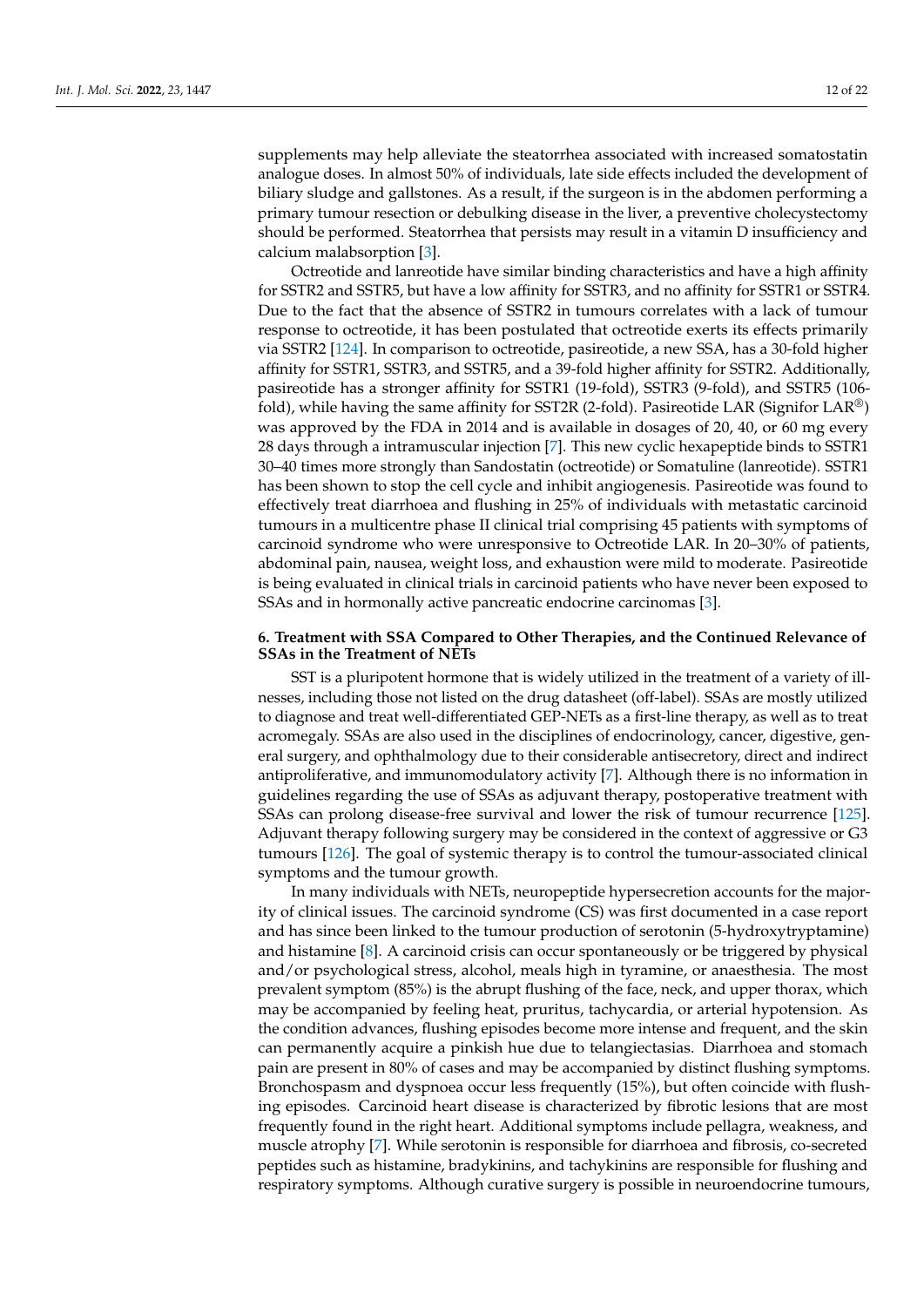CS is frequently coupled with liver metastases, which render treatment choices non-curative in the majority of cases [\[8\]](#page-15-7).

Palliative therapeutic options include SSAs, interferon alpha (IFN $\alpha$ ), chemotherapy, locoregional therapies, molecularly targeted medicines, and peptide receptor radionuclide therapy (PRRT), according to current guidelines. Though these medicines frequently fail to halt tumour growth, they are often able to improve a patient's health-related quality of life by alleviating CS symptoms. Notably, a recent meta-analysis found that octreotide significantly reduced diarrhoea and flushing in 65% and 72% of patients, respectively. Notably, lanreotide had striking similarities in its effects. In patients who were unresponsive to normal SSA first-line treatment, dosage escalation, or shortening the injection interval to 21 days led to a 72% reduction in diarrhoea and an 84% reduction in flushing. As previously stated, patients with CS are at risk for developing carcinoid cardiac heart disease (CHD). CHD is characterized by endocardial and valve leaflet fibrosis in the right heart. Because CHD is more prevalent in people with elevated serotonin and 5-HIAA levels, SSA medication was suggested as a treatment option. In support of this concept, a recent trial indicated that SSA therapy reduces the risk of CHD in patients with CS [\[8\]](#page-15-7). In addition to reducing hormone production by NETs, SSAs have been reported to reduce upper abdominal pain, improve the quality of life and performance status, promote the healing of pancreatic fistulae, and improve orthostatic hypotension [\[122\]](#page-20-12). In GNETs, long-acting SSAs can be employed to block both the gastrin release and endocrine cell proliferation directly. SSA treatment has been shown to decrease and even normalize gastrin and CgA levels, as well as promote GNET-1 regression [\[127\]](#page-20-17).

IFNα is a type of cytokine that has antiviral, antiproliferative, and antitumour properties. Since 1982, it has been used to treat metastatic NETs alone or in combination with chemotherapy and SSAs. IFN $\alpha$  is administered subcutaneously in doses ranging from 3 to 5 million units (mU) three times per week, or as weekly injections of 75–150 g long-acting  $pegylated (PEG)-IFN $\alpha$ . Initial flu-like symptoms, chronic exhaustion, depression, anaemia,$ and neutropenia are all possible side effects. Additionally, 15–20% of patients exhibit autoimmune responses, the most prevalent of which is thyroid dysfunction [\[128\]](#page-20-18).

Apart from IFNα, pasireotide has been tested recently as a second-line therapy in CS patients who are resistant to SSA. In 27% of these patients, pasireotide resulted in symptom control [\[8\]](#page-15-7). Although a preliminary study supported the use of pasireotide in the treatment of patients with metastatic carcinoid syndrome who were resistant to conventional SSAs, a phase III study demonstrated that pasireotide LAR and high-dose octreotide LAR had a comparable efficacy for symptom control in patients with functional NETs and symptoms that were not adequately controlled with the recommended doses of available SSAs. Furthermore, it is unknown whether pasireotide is more antiproliferative than octreotide/lanreotide [\[129\]](#page-21-0). Pasireotide's toxicity profile is also less favourable, as it has been associated with a higher incidence of hyperglycaemia, in addition to the gastrointestinal symptoms (primarily abdominal pain, nausea, and diarrhoea) observed with first-generation SSAs. As a result, pasireotide is not currently considered a standard of care for patients with NETs. Its hyperglycaemic properties may be significant in certain cases of insulinoma and in NETs with distinct SSTR profiles [\[8\]](#page-15-7). Additionally, the efficacy of combination therapy with pasireotide and everolimus in NETs is debatable. Although studies examining the combination of pasireotide and everolimus demonstrated a higher response rate in terms of tumour stabilization and regression, this improved response rate did not result in a statistically significant improvement in progression-free survival when compared to either drug alone [\[129\]](#page-21-0). At the moment, only octreotide and lanreotide are available as SSAs with clinical evidence of antitumour efficacy in a phase III trial setting [\[130\]](#page-21-1).

Everolimus research in the treatment of NETs is particularly active at the moment, with a number of studies currently underway or awaiting final results. Furthermore, everolimus is being studied in combination with other targeted therapies such as sorafenib, bevacizumab, or temozolomide. An intriguing strategy that our group is actively pursuing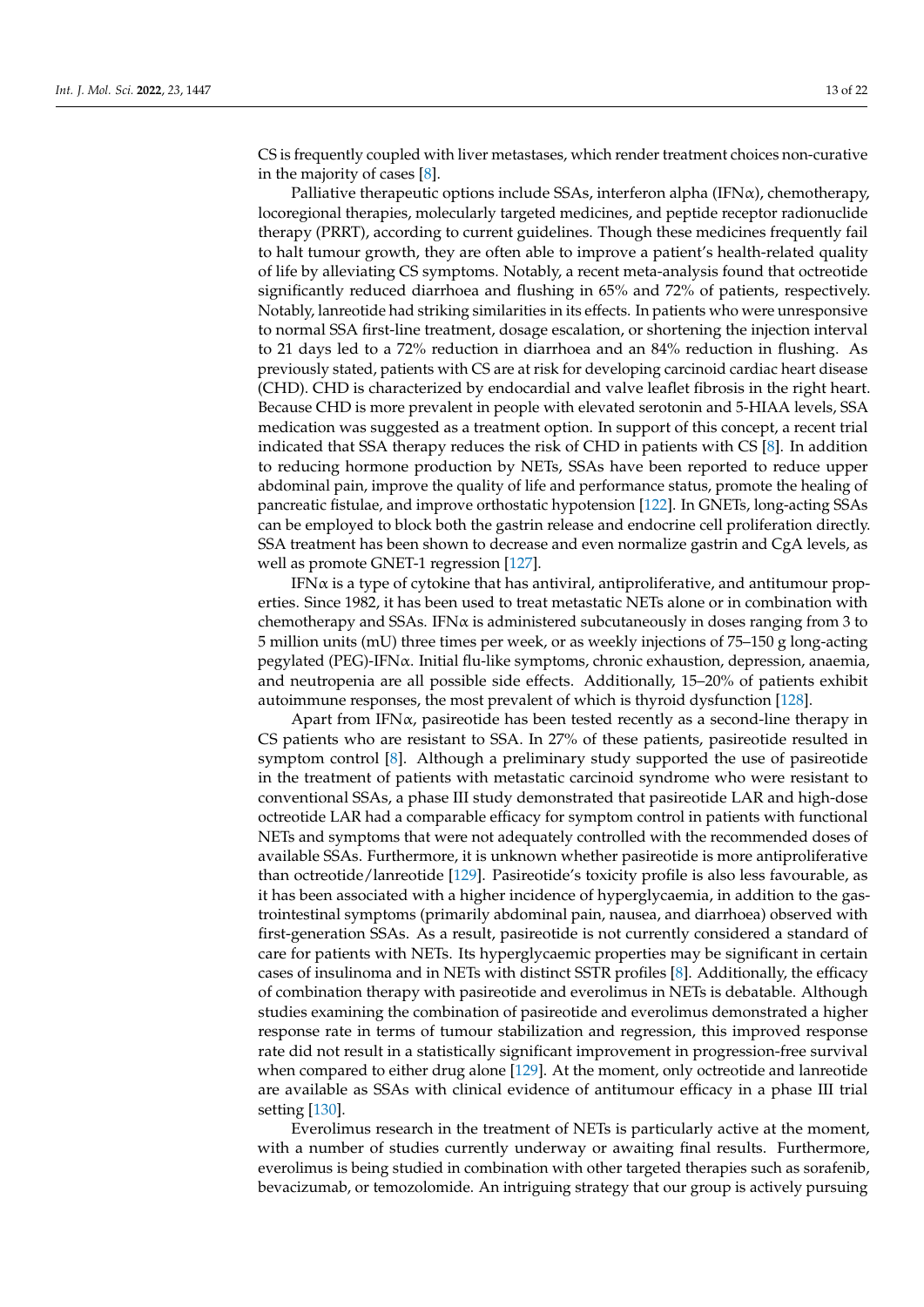is the combination of everolimus and metformin, owing to the potential antiproliferative effect of everolimus and its ability to control hyperglycaemia. Additionally, the combination of everolimus and PRRT is being investigated at the moment [\[131\]](#page-21-2).

Telotristate etiprate was recently developed as a novel inhibitor of tryptophan hydroxylase, the rate-limiting enzyme in the biosynthesis of serotonin. This medication is capable of suppressing serotonin production in patients with NETs, as evidenced by a decrease in u5HIAA, while concurrently improving diarrhoea to some degree [\[132\]](#page-21-3). Numerous adverse effects have been reported, including nausea, headache, elevated liver enzymes, depression, peripheral oedema, flatulence, a decreased appetite, and fever. All of these side effects are reversible and manageable in the majority of patients following treatment [\[8\]](#page-15-7).

SSAs can also inhibit the growth of NETs. Clinical trials have shown that SSAs can halt tumour progression, but patients rarely have objective tumour regression. SSAs work both directly and indirectly to control tumour growth. The direct antimitotic effect is mediated by somatostatin receptors on tumour cells. Indirect effects of SSAs, such as the inhibition of growth factor secretion, inhibition of angiogenesis, and immunomodulatory effects on peripheral target organs, also contribute to tumour control. By suppressing the synthesis and secretion of growth factors, including the insulin-like growth factor (IGF-1), an important modulator of many neoplasms, octreotide is able to exert antiproliferative effects and reduce tumour growth [\[122\]](#page-20-12). Moreover, SSA treatment decreased microvessel development by 50% and it was shown that SSA works on VEGF through blocking transcription factor recruitment, which may be related transcriptional activity of SF3B1 [\[133\]](#page-21-4). Compared with native somatostatin, octreotide and pasireotide are able to inhibit neovascularization to a greater extent, possibly through interactions with peritumoural vascular SSTR2 receptors. SSAs may also exert antiangiogenic effects through the inhibition of growth factors (e.g., PDGF, IGF-1, and the epidermal growth factor), which are known to stimulate important processes in angiogenesis, such as endothelial and smooth muscle cell proliferation. Finally, because SSTRs are expressed on various cells of the immune system (e.g., lymphocytes and monocytes), octreotide may regulate inflammatory and immune mechanisms to possibly enhance its antiproliferative activity [\[122\]](#page-20-12).

SSTR2 and SSTR5 expression at high levels on the surface of the majority of NETs enables not only sensitive functional imaging, but also tumour-targeted therapy with commonly used "cold" and radioisotope-labelled "hot" somatostatin analogues. Apart from cold somatostatin analogues as a first-line antiproliferative therapy, PRRT has emerged as a highly effective treatment option for metastatic, well-differentiated GEP-NETs of low and intermediate grades (G1 and G2) in recent decades [\[8\]](#page-15-7). In 1992, the first PRRT was carried out in Rotterdam with 111In-DTPA-octreotide (OctreoScan®), a well-known functional imaging tracer with a short path length and gamma radiation release. The initial objectives, which included a reasonable response and an extraordinary suppression of carcinoid symptoms, were met [\[134\]](#page-21-5).

The next generation of beta-emitting agents developed was the 90Y radionuclide conjugated to DOTA peptides (DOTATATE and DOTATOC). Frequently, the objective response and prolongation of progression-free survival (PFS) could be demonstrated, though a careful monitoring of the kidneys was recommended. Due to radionuclide deep tissue penetration (12 mm) and a physical half-life of 64 h, significant damage to the kidney glomeruli and bone marrow was a frequent side effect. A total of 12.8% of the 1109 patients treated with 90Y-DOTATOC developed transient hematologic toxicities of grade three or four, and more than 9% developed grade four or five permanent renal toxicity. As a result, an amino acid co-infusion with lysine/arginine was introduced as a renal protective regimen. Due to the numerous advantages of 177Lu (path length 2 mm;  $t^{\frac{1}{2}}$ 6.7 days), in recent years, 90Y has been largely phased out. Minor adverse effects, such as abdominal pain, were reduced to less than 1% depending on the location of metastases, and a remarkable reduction in adverse sequelae (e.g., nephrotoxicity) was achieved [\[8\]](#page-15-7). Additionally, 177Lu is an α-emitter, which enables visualization, staging, and dosimetry via single-photon emission computed tomography (SPECT/CT) [\[135\]](#page-21-6). Numerous retrospective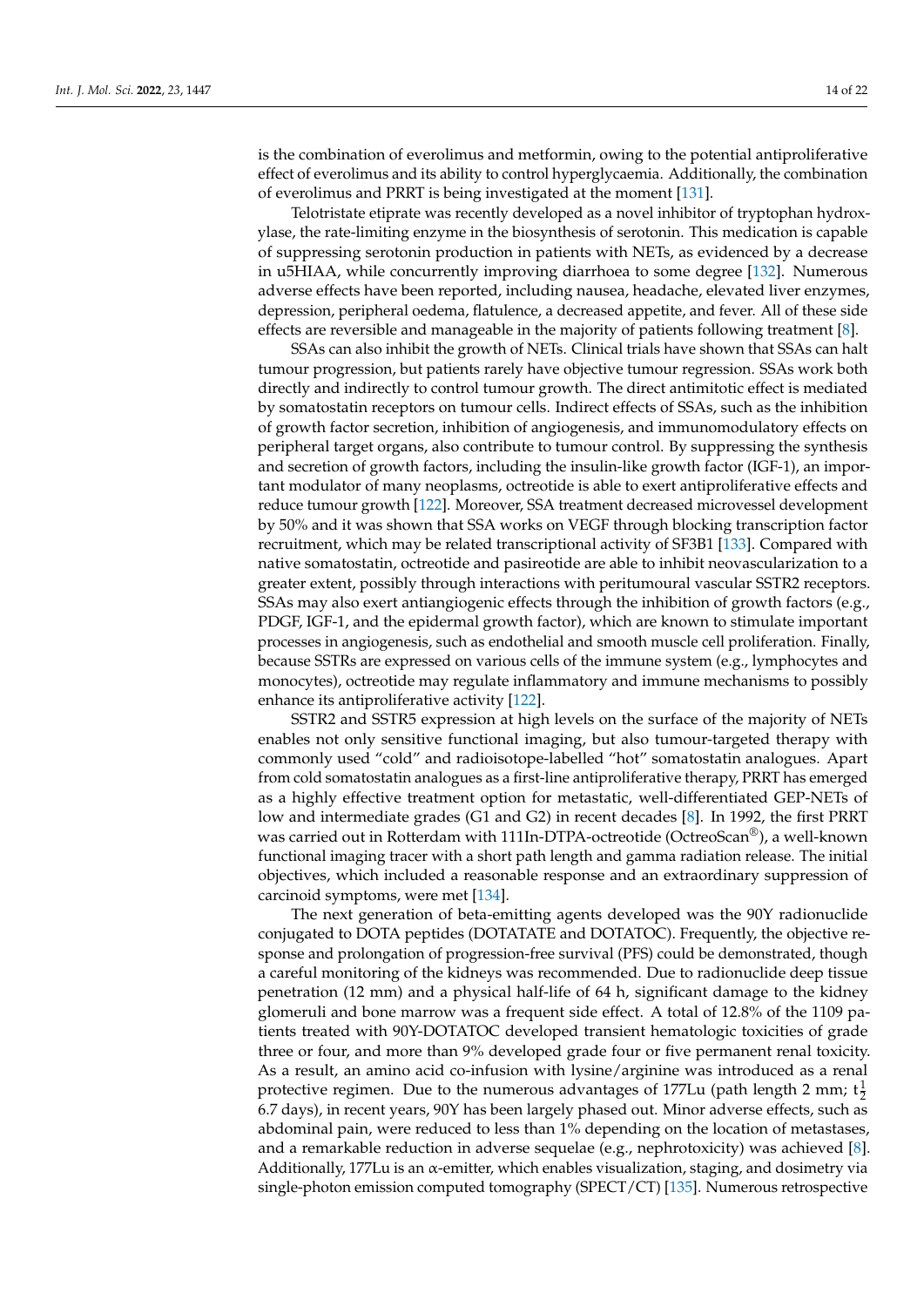studies examining the feasibility, outcome, and safety of PRRT also demonstrated a PFS comparable to, and in some cases superior to, that of other treatment modalities. Due to the retrospective nature of these studies, the results required confirmation in prospective trials. According to PanNET guidelines, PRRT should even be used as a third-line therapy in patients with advanced locoregional disease following the failure of SSAs, everolimus, and/or cytotoxic chemotherapy [\[8\]](#page-15-7). Two cases were presented for third-line therapy, in which patients with metastatic PanNET (G2 Ki-67 10%) received chemotherapy or PRRT according to the standard of care following SSA failure. After six cycles of STZ/5-FU (over nine months), the patient progressed four months later without treatment. The majority of participants preferred PRRT (38.6%,  $n = 32$ ) over STZ/5-FU reinduction (26.5%,  $n = 22$ ) [\[136\]](#page-21-7). In patients with GEP-NET G1 and G2, 177Lu-PRRT was compared to the mTOR inhibitor everolimus. Despite the success of 177Lu-DOTATATE PRRT, not all patients showed benefits, and patients typically relapsed 2–3 years after initiating treatment. As a result, various experimental approaches and strategies are being investigated in order to maximize PRRT's effectiveness while minimizing potential side effects [\[8\]](#page-15-7). The NETTER-1 phase III study demonstrated that, in addition to improving progression-free survival, 177Lu-Dotatate significantly improves patient quality of life significantly when compared to high-dose octreotide [\[137\]](#page-21-8). In the study where 229 patients randomly received Lu-DOTATATE every eight weeks for four cycles plus 30 mg octreotide every four weeks or high-dose octreotide (60 mg) every four weeks alone showed a significant reduction in tumour progression or death in the Lu-DOTATATE treatment group. According to recent investigations, the time to quality of life decline was substantially longer in the 177Lu-DOTATATE therapy group. After the NETTER-1 phase III trial, the 177Lu-DOTATATE treatment was approved for the somatostatin receptor-positive GEP-NETs [\[138\]](#page-21-9). To begin, treatment may be continued after four cycles of PRRT, depending on kidney and bone marrow tolerance, for example, with a reduced radioactivity as part of the salvage therapy (Re-PRRT). Retreatment with 177Lu-DOTATATE-based PRRT showed an optimistic survival benefit with acceptable safety in patients with NETs [\[139\]](#page-21-10). The administration of PRRT intra-arterially into the hepatic artery rather than intravenously may increase the tumour-absorbed dose in liver metastases. However, intra-arterial administration is not mentioned in guidelines and is considered experimental [\[140\]](#page-21-11). Patients with hepatic dominant metastases, in particular, would benefit from this approach due to the increased uptake of the radiopharmaceutical (the so-called "first-pass" effect). In a neoadjuvant setting, the PRRT is becoming increasingly important. PRRT was associated with a significant reduction in tumour size and the tumour was rendered operable in patients with inoperable PanNETs and distant (metastatic) disease. In such instances, a complete response was possible [\[8\]](#page-15-7). PRRT was likely to be the best treatment option in patients with advanced well-differentiated NETs in terms of the benefit–risk ratio. Numerous nonrandomized studies of PRRT have consistently demonstrated high response rates and prolonged PFS in patients with GEP-NETs. In a more recent randomized phase III trial, PRRT plus the best supportive care provided a longer PFS than high-dose octreotide, and did so with limited serious adverse events (SAEs) in patients with advanced midgut NETs. However, PRRT has not been directly compared to any other established regimen. PRRT outperformed SSA, everolimus, sunitinib, everolimus + SSA, and everolimus + bevacizumab in terms of PFS. PRRT had the highest probability (96%) of being the most effective treatment in terms of improving PFS and posing a low risk of SAEs based on cluster ranking [\[129\]](#page-21-0).

Only SSTR agonists have been labelled with beta-emitters thus far. SSTR antagonists are expected to have a higher affinity for somatostatin-positive tumour cells, resulting in an increase in the radiation dose delivered to the tumour. Another intriguing approach is to use alpha emitters such as Bismuth-213 (tissue penetration 45  $\mu$ m, t $\frac{1}{2}$  45 min) or Actinium-225 (tissue penetration 45  $\mu$ m,  $t_{\frac{1}{2}}$  10 d) as a targeted alpha particle therapy (TAT). TAT treatment has gained popularity in recent years, particularly in the treatment of the castration-resistant prostate cancer-expressing 177Luprostate-specific membrane antigen. The advantage, it has been hypothesized, is a shallow tissue penetration depth combined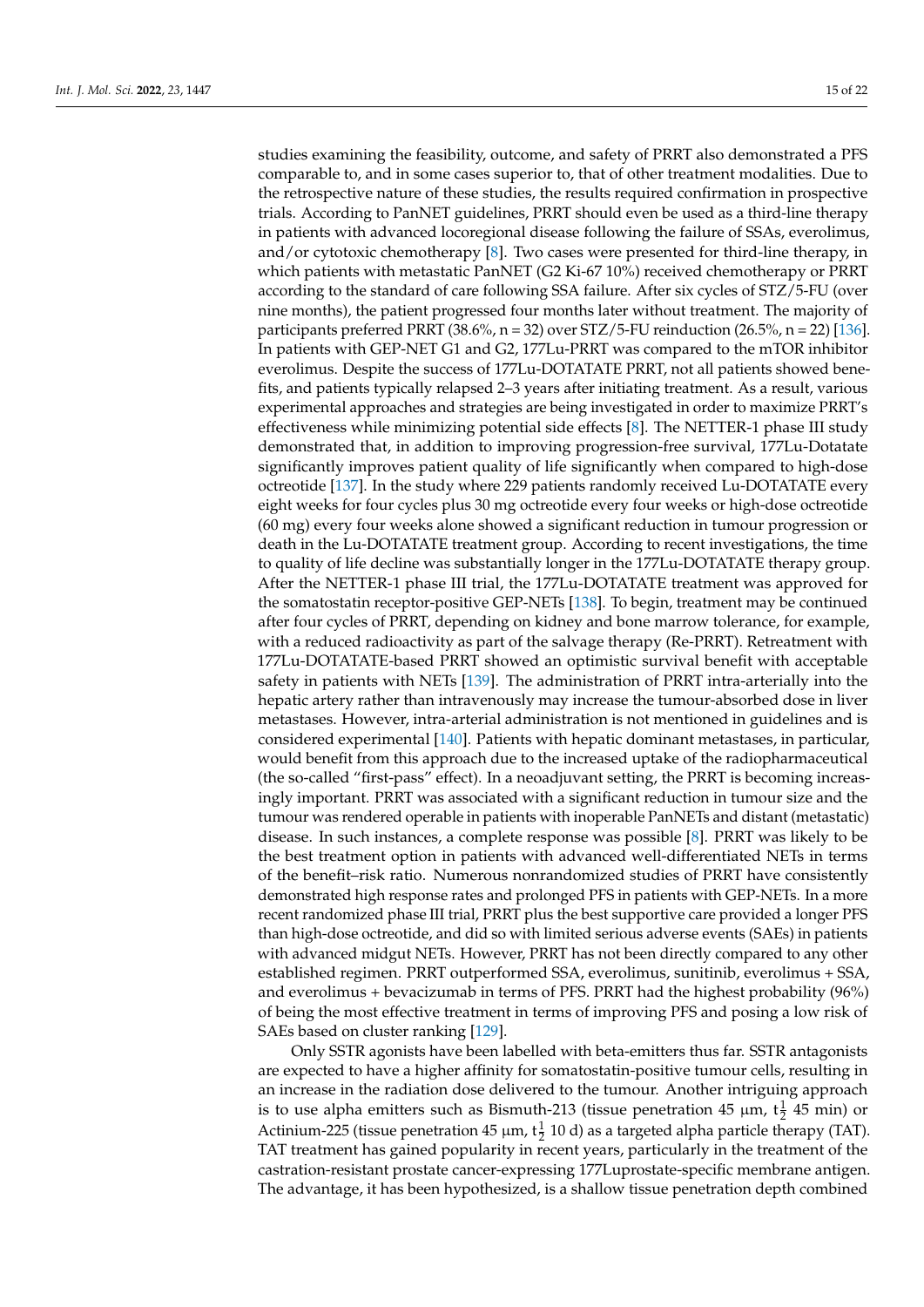with a high dose of ionizing radiation. The next logical step is to apply these promising results to TAT in NETs. However, evidence for TAT is still sparse at the moment [\[8\]](#page-15-7). Zhang et al. recently reported another promising development involving the novel SSTR agonist DOTA-EB-TATE, which was also labelled with 177Lu. In comparison to octreotide and octreotate, this agonist demonstrated a significantly greater uptake and retention in NETs. The authors conclude that it may be used in the future in PRRT for NETs due to its lower dose and less frequent administration [\[141\]](#page-21-12).

### **7. Conclusions**

In this review, we aimed to provide a comprehensive overview of SST in NET development and treatment to present overarching information for researchers in this and other fields of research. In conclusion, SST signalling has a crucial role in NET pathogenesis. SSTRs are important drug targets for NET treatment regimens. SSTR expression has a prognostic value not only for treatment outcomes, but also for evaluating patientspecific survival prognosis. Different SSA therapy modalities will remain relevant treatment strategies, though in the future, it seems likely that novel therapeutic combinations will be utilized.

**Author Contributions:** Conceptualization: O.R., A.G.-B. and V.R.; Literature search: O.R., K.M., M.K., A.G.-B. and V.R.; Writing—original draft preparation: O.R., K.M., M.K., A.G.-B. and V.R.; Writing—review and editing: O.R., K.M., M.K., A.G.-B. and V.R. All authors have read and agreed to the published version of the manuscript.

**Funding:** This research was funded by the European Regional Development Fund project "Establishing an algorithm for the early diagnosis and follow-up of patients with pancreatic neuroendocrine tumours (NExT)", grant number 1.1.1.5/ERANET/20/03.

**Institutional Review Board Statement:** Not applicable.

**Informed Consent Statement:** Not applicable.

**Data Availability Statement:** Not applicable.

**Acknowledgments:** The authors acknowledge the Latvian Biomedical Research and Study Centre and the Genome Database of the Latvian Population for providing infrastructure and support.

**Conflicts of Interest:** The authors declare no conflict of interest.

### **References**

- <span id="page-15-0"></span>1. Klöppel, G. Neuroendocrine Neoplasms: Dichotomy, Origin and Classifications. *Visc. Med.* **2017**, *33*, 324–330. [\[CrossRef\]](http://doi.org/10.1159/000481390) [\[PubMed\]](http://www.ncbi.nlm.nih.gov/pubmed/29177160)
- <span id="page-15-1"></span>2. Chang, J.S.; Chen, L.-T.; Shan, Y.-S.; Chu, P.-Y.; Tsai, C.-R.; Tsai, H.-J. An Updated Analysis of the Epidemiologic Trends of Neuroendocrine Tumors in Taiwan. *Sci. Rep.* **2021**, *11*, 7881. [\[CrossRef\]](http://doi.org/10.1038/s41598-021-86839-2) [\[PubMed\]](http://www.ncbi.nlm.nih.gov/pubmed/33846396)
- <span id="page-15-2"></span>3. Modlin, I.; Öberg, K. *A Century of Advances in Neuroendocrine Tumor Biology and Treatment*, 1st ed.; Kidd, M., Öberg, K., Modlin, I., Eds.; Felsenstein C.C.C.P.: Hannover, Germany, 2007.
- <span id="page-15-3"></span>4. Nishioka, H.; Inoshita, N. New WHO Classification of Pituitary Adenomas (4th Edition): Assessment of Pituitary Transcription Factors and the Prognostic Histological Factors. *Brain Tumor Pathol.* **2018**, *35*, 57–61. [\[CrossRef\]](http://doi.org/10.1007/s10014-017-0307-7) [\[PubMed\]](http://www.ncbi.nlm.nih.gov/pubmed/29318396)
- <span id="page-15-4"></span>5. Ampofo, E.; Nalbach, L.; Menger, M.D.; Laschke, M.W. Regulatory Mechanisms of Somatostatin Expression. *Int. J. Mol. Sci.* **2020**, *21*, 4170. [\[CrossRef\]](http://doi.org/10.3390/ijms21114170) [\[PubMed\]](http://www.ncbi.nlm.nih.gov/pubmed/32545257)
- <span id="page-15-5"></span>6. Gatto, F.; Barbieri, F.; Arvigo, M.; Thellung, S.; Amarù, J.; Albertelli, M.; Ferone, D.; Florio, T. Biological and Biochemical Basis of the Differential Efficacy of First and Second Generation Somatostatin Receptor Ligands in Neuroendocrine Neoplasms. *Int. J. Mol. Sci.* **2019**, *20*, 3940. [\[CrossRef\]](http://doi.org/10.3390/ijms20163940)
- <span id="page-15-6"></span>7. Gomes-Porras, M.; Cárdenas-Salas, J.; Álvarez-Escolá, C. Somatostatin Analogs in Clinical Practice: A Review. *Int. J. Mol. Sci.* **2020**, *21*, 1682. [\[CrossRef\]](http://doi.org/10.3390/ijms21051682)
- <span id="page-15-7"></span>8. Stueven, A.K.; Kayser, A.; Wetz, C.; Amthauer, H.; Wree, A.; Tacke, F.; Wiedenmann, B.; Roderburg, C.; Jann, H. Somatostatin Analogues in the Treatment of Neuroendocrine Tumors: Past, Present and Future. *Int. J. Mol. Sci.* **2019**, *20*, 3049. [\[CrossRef\]](http://doi.org/10.3390/ijms20123049)
- <span id="page-15-8"></span>9. Rorsman, P.; Huising, M.O. The Somatostatin-Secreting Pancreatic δ-Cell in Health and Disease. *Nat. Rev. Endocrinol.* **2018**, *14*, 404–414. [\[CrossRef\]](http://doi.org/10.1038/s41574-018-0020-6)
- <span id="page-15-9"></span>10. Paragliola, R.M.; Prete, A.; Papi, G.; Torino, F.; Corsello, A.; Pontecorvi, A.; Corsello, S.M. Clinical Utility of Lanreotide Autogel® in Gastroenteropancreatic Neuroendocrine Tumors. *Drug Des. Dev. Ther.* **2016**, *10*, 3459–3470. [\[CrossRef\]](http://doi.org/10.2147/DDDT.S76732)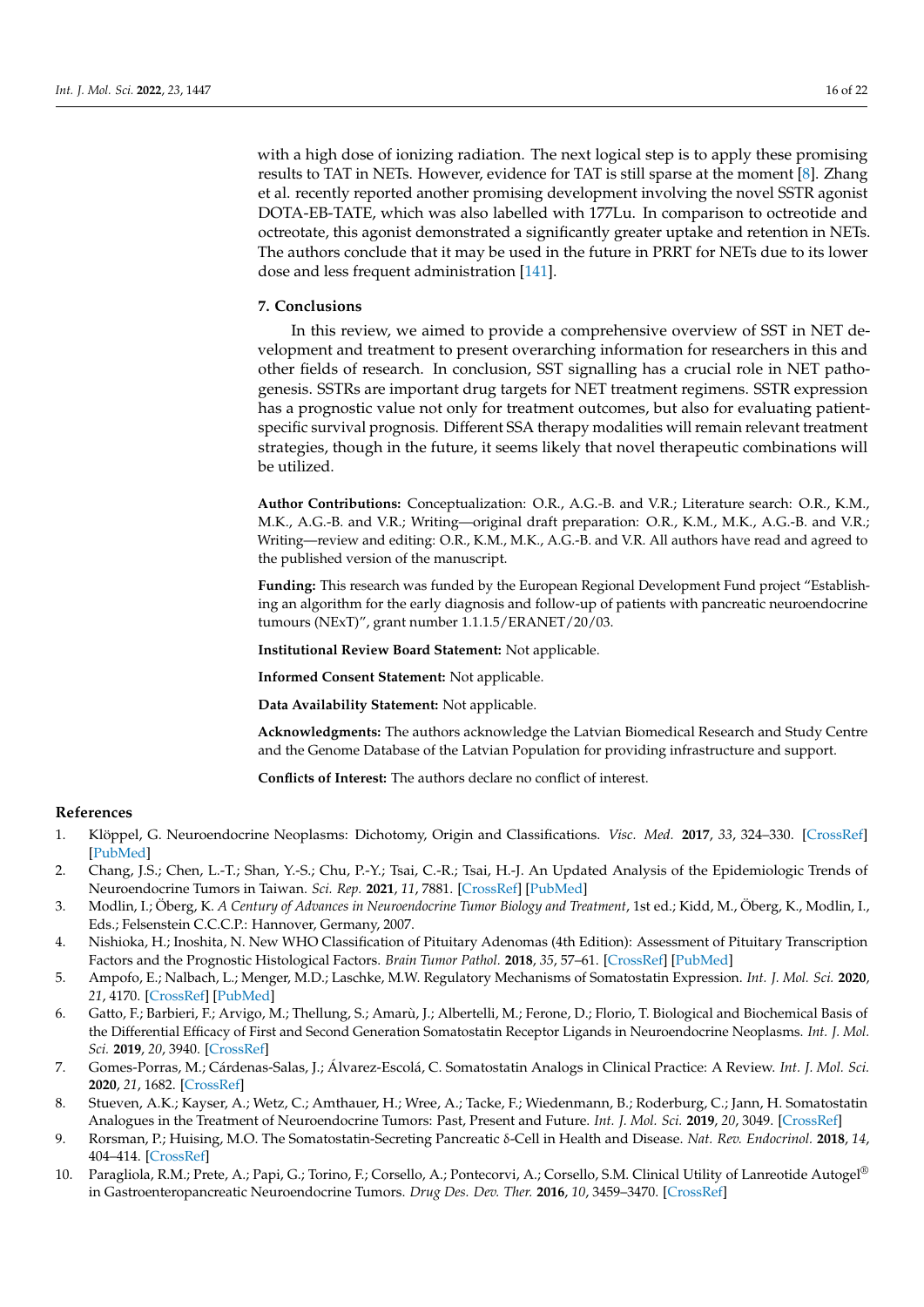- <span id="page-16-0"></span>11. Kailey, B.; van de Bunt, M.; Cheley, S.; Johnson, P.R.; MacDonald, P.E.; Gloyn, A.L.; Rorsman, P.; Braun, M. SSTR2 Is the Functionally Dominant Somatostatin Receptor in Human Pancreatic-and-Cells. *Am. J. Physiol. Endocrinol. Metab.* **2012**, *303*, 1107–1116. [\[CrossRef\]](http://doi.org/10.1152/ajpendo.00207.2012)
- <span id="page-16-1"></span>12. Brereton, M.F.; Vergari, E.; Zhang, Q.; Clark, A. Alpha-, Delta- and PP-Cells: Are They the Architectural Cornerstones of Islet Structure and Co-Ordination? *J. Histochem. Cytochem.* **2015**, *63*, 575–591. [\[CrossRef\]](http://doi.org/10.1369/0022155415583535) [\[PubMed\]](http://www.ncbi.nlm.nih.gov/pubmed/26216135)
- <span id="page-16-2"></span>13. Clark, S. Somatostatin 14. In *xPharm: The Comprehensive Pharmacology Reference*; Elsevier: Amsterdam, The Netherlands, 2007; pp. 1–3. [\[CrossRef\]](http://doi.org/10.1016/B978-008055232-3.62644-3)
- <span id="page-16-3"></span>14. Clark, S. Somatostatin 28. In *xPharm: The Comprehensive Pharmacology Reference*; Elsevier: Amsterdam, The Netherlands, 2007; pp. 1–3. [\[CrossRef\]](http://doi.org/10.1016/B978-008055232-3.62645-5)
- <span id="page-16-4"></span>15. Hadjidakis, D.J.; Raptis, S.A.; Souvatzoglou, A.; Karaiskos, C.; Diamantopoulos, E.J.; Moulopoulos, S.D. Differences between Somatostatin-28 and Somatostatin-14 with Respect to Their Biological Effects in Healthy Humans and Acromegalics. *Clin. Physiol. Biochem.* **1986**, *4*, 372–383. [\[PubMed\]](http://www.ncbi.nlm.nih.gov/pubmed/2880690)
- <span id="page-16-5"></span>16. Neugebauer, V.; Mazzitelli, M.; Cragg, B.; Ji, G.; Navratilova, E.; Porreca, F. Amygdala, Neuropeptides, and Chronic Pain-Related Affective Behaviors. *Neuropharmacology* **2020**, *170*, 108052. [\[CrossRef\]](http://doi.org/10.1016/j.neuropharm.2020.108052) [\[PubMed\]](http://www.ncbi.nlm.nih.gov/pubmed/32188569)
- <span id="page-16-6"></span>17. Cakir, M.; Dworakowska, D.; Grossman, A. Somatostatin Receptor Biology in Neuroendocrine and Pituitary Tumours: Part 1—Molecular Pathways. *J. Cell. Mol. Med.* **2010**, *14*, 2570–2584. [\[CrossRef\]](http://doi.org/10.1111/j.1582-4934.2010.01125.x)
- <span id="page-16-7"></span>18. Costanzi, E.; Simioni, C.; Conti, I.; Laface, I.; Varano, G.; Brenna, C.; Neri, L.M. Two Neuroendocrine G Protein-coupled Receptor Molecules, Somatostatin and Melatonin: Physiology of Signal Transduction and Therapeutic Perspectives. *J. Cell. Physiol.* **2021**, *236*, 2505–2518. [\[CrossRef\]](http://doi.org/10.1002/jcp.30062)
- <span id="page-16-8"></span>19. Hofland, L.J.; Lamberts, S.W.J. The Pathophysiological Consequences of Somatostatin Receptor Internalization and Resistance. *Endocr. Rev.* **2003**, *24*, 28–47. [\[CrossRef\]](http://doi.org/10.1210/er.2000-0001)
- <span id="page-16-9"></span>20. Klomp, M.J.; Dalm, S.U.; de Jong, M.; Feelders, R.A.; Hofland, J.; Hofland, L.J. Epigenetic Regulation of Somatostatin and Somatostatin Receptors in Neuroendocrine Tumors and Other Types of Cancer. *Rev. Endocr. Metab. Disord.* **2021**, *22*, 495–510. [\[CrossRef\]](http://doi.org/10.1007/s11154-020-09607-z)
- <span id="page-16-10"></span>21. Reisine, T.; Kong, H.; Raynor, K.; Yano, H.; Takeda, J.; Yasuda, K.; Bell, G.I. Splice Variant of the Somatostatin Receptor 2 Subtype, Somatostatin Receptor 2B, Couples to Adenylyl Cyclase. *Mol. Pharmacol.* **1993**, *44*, 1016–1020.
- <span id="page-16-11"></span>22. Elliott, D.E.; Li, J.; Blum, A.M.; Metwali, A.; Patel, Y.C.; Weinstock, J. SSTR2A Is the Dominant Somatostatin Receptor Subtype Expressed by Inflammatory Cells, Is Widely Expressed and Directly Regulates T Cell IFN-Gamma Release. *Eur. J. Immunol.* **1999**, *29*, 2454–2463. [\[CrossRef\]](http://doi.org/10.1002/(SICI)1521-4141(199908)29:08<2454::AID-IMMU2454>3.0.CO;2-H)
- <span id="page-16-12"></span>23. Kossut, M.; Łukomska, A.; Dobrzański, G.; Liguz-Lecznar, M. Somatostatin receptors in the brain. *Postepy Biochem.* 2018, 64, 213–221. [\[CrossRef\]](http://doi.org/10.18388/pb.2018_133)
- <span id="page-16-13"></span>24. Latorraca, N.R.; Venkatakrishnan, A.J.; Dror, R.O. GPCR Dynamics: Structures in Motion. *Chem. Rev.* **2017**, *117*, 139–155. [\[CrossRef\]](http://doi.org/10.1021/acs.chemrev.6b00177) [\[PubMed\]](http://www.ncbi.nlm.nih.gov/pubmed/27622975)
- <span id="page-16-14"></span>25. Zou, Y.I.; Tan, H.; Zhao, Y.; Zhou, Y.; Cao, L.I.N. Expression and Selective Activation of Somatostatin Receptor Subtypes Induces Cell Cycle Arrest in Cancer Cells. *Oncol. Lett.* **2019**, *17*, 1723–1731. [\[CrossRef\]](http://doi.org/10.3892/ol.2018.9773) [\[PubMed\]](http://www.ncbi.nlm.nih.gov/pubmed/30675231)
- <span id="page-16-15"></span>26. Günther, T.; Tulipano, G.; Dournaud, P.; Bousquet, C.; Csaba, Z.; Kreienkamp, H.J.; Lupp, A.; Korbonits, M.; Castaño, J.P.; Wester, H.J.; et al. International Union of Basic and Clinical Pharmacology. CV. Somatostatin Receptors: Structure, Function, Ligands, and New Nomenclature. *Pharmacol. Rev.* **2018**, *70*, 763–835. [\[CrossRef\]](http://doi.org/10.1124/pr.117.015388) [\[PubMed\]](http://www.ncbi.nlm.nih.gov/pubmed/30232095)
- <span id="page-16-16"></span>27. Goo, T.; Akiba, Y.; Kaunitz, J.D. Mechanisms of Intragastric PH Sensing. *Curr. Gastroenterol. Rep.* **2010**, *12*, 465–470. [\[CrossRef\]](http://doi.org/10.1007/s11894-010-0147-7) [\[PubMed\]](http://www.ncbi.nlm.nih.gov/pubmed/20938760)
- <span id="page-16-17"></span>28. Stengel, A.; Taché, Y. Central Somatostatin Signaling and Regulation of Food Intake. *Ann. N. Y. Acad. Sci.* **2019**, *1455*, 98–104. [\[CrossRef\]](http://doi.org/10.1111/nyas.14178) [\[PubMed\]](http://www.ncbi.nlm.nih.gov/pubmed/31237362)
- <span id="page-16-18"></span>29. Kumar, U.; Singh, S. Role of Somatostatin in the Regulation of Central and Peripheral Factors of Satiety and Obesity. *Int. J. Mol. Sci.* **2020**, *21*, 2568. [\[CrossRef\]](http://doi.org/10.3390/ijms21072568)
- <span id="page-16-19"></span>30. ten Bokum, A.M.; Hofland, L.J.; van Hagen, P.M. Somatostatin and Somatostatin Receptors in the Immune System: A Review. *Eur. Cytokine Netw.* **2000**, *11*, 161–176.
- <span id="page-16-20"></span>31. Chowers, Y.; Cahalon, L.; Lahav, M.; Schor, H.; Tal, R.; Bar-Meir, S.; Levite, M. Somatostatin Through Its Specific Receptor Inhibits Spontaneous and TNF-α- and Bacteria-Induced IL-8 and IL-1β Secretion from Intestinal Epithelial Cells. *J. Immunol.* **2000**, *165*, 2955–2961. [\[CrossRef\]](http://doi.org/10.4049/jimmunol.165.6.2955)
- <span id="page-16-21"></span>32. Weckbecker, G.; Lewis, I.; Albert, R.; Schmid, H.A.; Hoyer, D.; Bruns, C. Opportunities in Somatostatin Research: Biological, Chemical and Therapeutic Aspects. *Nat. Rev. Drug Discov.* **2003**, *2*, 999–1017. [\[CrossRef\]](http://doi.org/10.1038/nrd1255)
- <span id="page-16-22"></span>33. Callison, J.C.; Walker, R.C.; Massion, P.P. Somatostatin Receptors in Lung Cancer: From Function to Molecular Imaging and Therapeutics. *J. Lung Cancer* **2011**, *10*, 69. [\[CrossRef\]](http://doi.org/10.6058/jlc.2011.10.2.69)
- <span id="page-16-23"></span>34. Barresi, V.; Alafaci, C.; Salpietro, F.; Tuccari, G. Sstr2A Immunohistochemical Expression in Human Meningiomas: Is There a Correlation with the Histological Grade, Proliferation or Microvessel Density? *Oncol. Rep.* **2008**, *20*, 485–492. [\[CrossRef\]](http://doi.org/10.3892/or_00000032) [\[PubMed\]](http://www.ncbi.nlm.nih.gov/pubmed/18695896)
- <span id="page-16-24"></span>35. Hankus, J.; Tomaszewska, R. Neuroendocrine Neoplasms and Somatostatin Receptor Subtypes Expression. *Nucl. Med. Rev.* **2016**, *19*, 111–117. [\[CrossRef\]](http://doi.org/10.5603/NMR.2016.0022) [\[PubMed\]](http://www.ncbi.nlm.nih.gov/pubmed/27479788)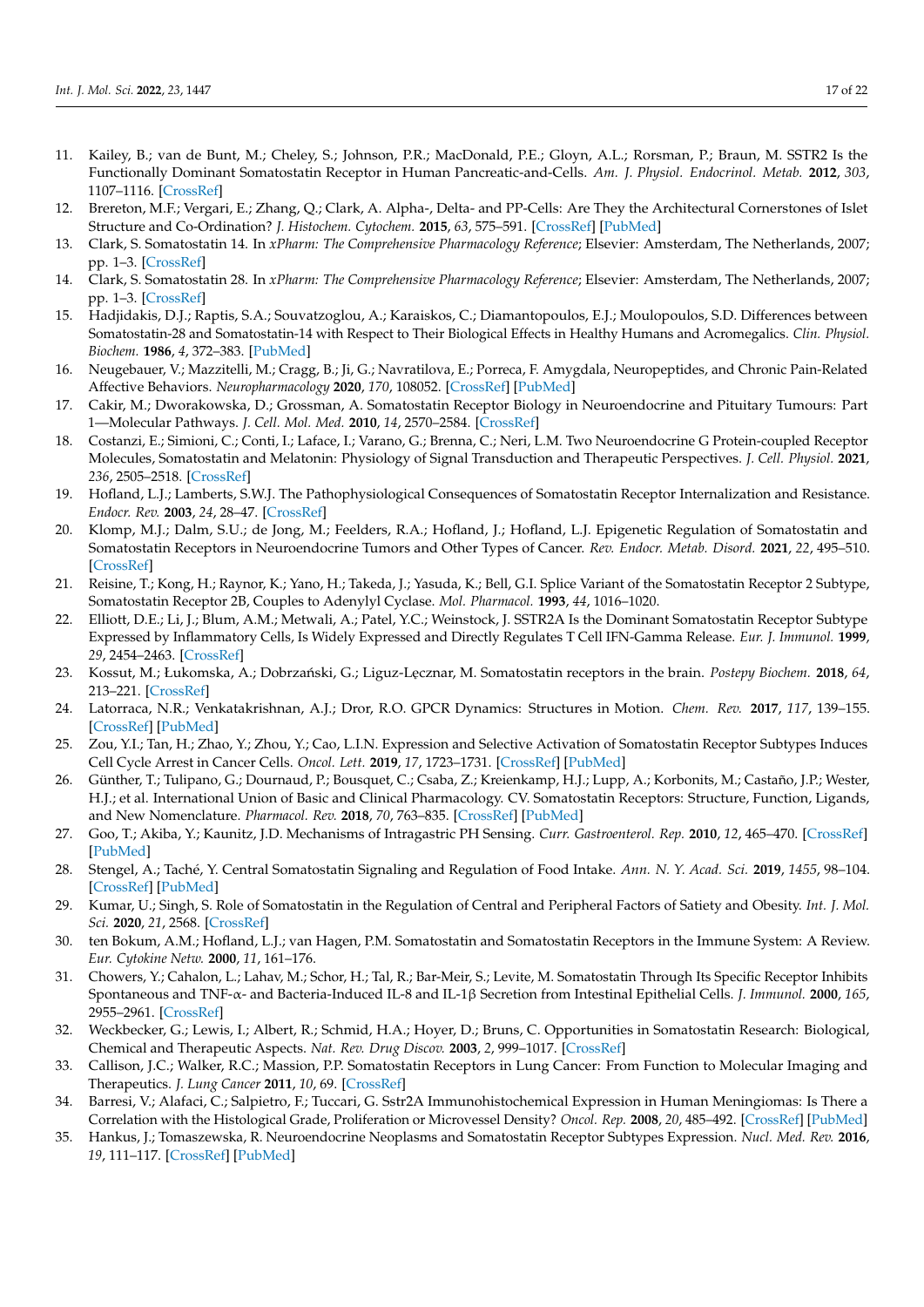- <span id="page-17-22"></span><span id="page-17-0"></span>36. Watanabe, N.; Nakanishi, Y.; Kinukawa, N.; Ohni, S.; Obana, Y.; Nakazawa, A.; Nemoto, N. Expressions of Somatostatin Receptor Subtypes (SSTR-1, 2, 3, 4 and 5) in Neuroblastic Tumors; Special Reference to Clinicopathological Correlations with International Neuroblastoma Pathology Classification and Outcomes. *Acta Histochem. Cytochem.* **2014**, *47*, 219–229. [\[CrossRef\]](http://doi.org/10.1267/ahc.14024)
- <span id="page-17-1"></span>37. de Vries, L.H.; Lodewijk, L.; Willems, S.M.; Dreijerink, K.M.A.; de Keizer, B.; van Diest, P.J.; Schepers, A.; Bonenkamp, H.J.; van Engen-van Grunsven, I.A.C.H.; Kruijff, S.; et al. SSTR2A Expression in Medullary Thyroid Carcinoma Is Correlated with Longer Survival. *Endocrine* **2018**, *62*, 639–647. [\[CrossRef\]](http://doi.org/10.1007/s12020-018-1706-1) [\[PubMed\]](http://www.ncbi.nlm.nih.gov/pubmed/30128959)
- <span id="page-17-2"></span>38. Yao, Q.; Liu, Q.; Xu, H.; Wu, Z.; Zhou, L.; Gu, Z.; Gong, P.; Shen, J. Upregulated Expression of SSTR3 Is Involved in Neuronal Apoptosis After Intracerebral Hemorrhage in Adult Rats. *Cell. Mol. Neurobiol.* **2017**, *37*, 1407–1416. [\[CrossRef\]](http://doi.org/10.1007/s10571-017-0471-7) [\[PubMed\]](http://www.ncbi.nlm.nih.gov/pubmed/28176050)
- <span id="page-17-3"></span>39. van Opdenbosch, J.; Torfs, P.; de Winter, B.Y.; de Man, J.G.; Pelckmans, P.A.; van Marck, E.; Grundy, D.; van Nassauw, L.; Timmermans, J.P. Effect of Genetic SSTR4 Ablation on Inflammatory Peptide and Receptor Expression in the Non-Inflamed and Inflamed Murine Intestine. *J. Cell. Mol. Med.* **2009**, *13*, 3283–3295. [\[CrossRef\]](http://doi.org/10.1111/j.1582-4934.2009.00760.x) [\[PubMed\]](http://www.ncbi.nlm.nih.gov/pubmed/19426160)
- <span id="page-17-21"></span><span id="page-17-4"></span>40. Holzer, P.; Schluet, W.; Lippe, I.T.; Sametz, W. Involvement of Capsaicin-Sensitive Sensory Neurons in Gastrointestinal Function. *Acta Physiol. Hung.* **1987**, *69*, 403–411.
- <span id="page-17-5"></span>41. Hu, Y.; Ye, Z.; Wang, F.; Qin, Y.; Xu, X.; Yu, X.; Ji, S. Role of Somatostatin Receptor in Pancreatic Neuroendocrine Tumor Development, Diagnosis, and Therapy. *Front. Endocrinol.* **2021**, *12*, 679000. [\[CrossRef\]](http://doi.org/10.3389/fendo.2021.679000)
- 42. Trouillas, J.; Vasiljevic, A.; Lapoirie, M.; Chinezu, L.; Jouanneau, E.; Raverot, G. Pathological Markers of Somatotroph Pituitary Neuroendocrine Tumors Predicting the Response to Medical Treatment. *Minerva Endocrinol.* **2019**, *44*, 129–136. [\[CrossRef\]](http://doi.org/10.23736/S0391-1977.18.02933-4)
- <span id="page-17-6"></span>43. Wang, Y.; Wang, W.; Jin, K.; Fang, C.; Lin, Y.; Xue, L.; Feng, S.; Zhou, Z.; Shao, C.; Chen, M.; et al. Somatostatin Receptor Expression Indicates Improved Prognosis in Gastroenteropancreatic Neuroendocrine Neoplasm, and Octreotide Long-Acting Release Is Effective and Safe in Chinese Patients with Advanced Gastroenteropancreatic Neuroendocrine Tumors. *Oncol. Lett.* **2017**, *13*, 1165–1174. [\[CrossRef\]](http://doi.org/10.3892/ol.2017.5591)
- <span id="page-17-7"></span>44. Ioachimescu, A.G. Management of Neuroendocrine Tumors in the Twenty-First Century. *Endocrinol. Metab. Clin. N. Am.* **2018**, *47*, xiii–xiv. [\[CrossRef\]](http://doi.org/10.1016/j.ecl.2018.05.005) [\[PubMed\]](http://www.ncbi.nlm.nih.gov/pubmed/30098727)
- <span id="page-17-8"></span>45. Rindi, G.; Klimstra, D.S.; Abedi-Ardekani, B.; Asa, S.L.; Bosman, F.T.; Brambilla, E.; Busam, K.J.; de Krijger, R.R.; Dietel, M.; El-Naggar, A.K.; et al. A Common Classification Framework for Neuroendocrine Neoplasms: An International Agency for Research on Cancer (IARC) and World Health Organization (WHO) Expert Consensus Proposal. *Mod. Pathol.* **2018**, *31*, 1770–1786. [\[CrossRef\]](http://doi.org/10.1038/s41379-018-0110-y) [\[PubMed\]](http://www.ncbi.nlm.nih.gov/pubmed/30140036)
- <span id="page-17-9"></span>46. Schimmack, S.; Svejda, B.; Lawrence, B.; Kidd, M.; Modlin, I.M. The Diversity and Commonalities of Gastroenteropancreatic Neuroendocrine Tumors. *Langenbeck's Arch. Surg.* **2011**, *396*, 273–298. [\[CrossRef\]](http://doi.org/10.1007/s00423-011-0739-1) [\[PubMed\]](http://www.ncbi.nlm.nih.gov/pubmed/21274559)
- <span id="page-17-10"></span>47. Lee, M.S.; O'Neil, B.H. Summary of Emerging Personalized Medicine in Neuroendocrine Tumors: Are We on Track? *J. Gastrointest. Oncol.* **2016**, *7*, 804–818. [\[CrossRef\]](http://doi.org/10.21037/jgo.2016.08.05)
- 48. Inzani, F.; Petrone, G.; Rindi, G. The New World Health Organization Classification for Pancreatic Neuroendocrine Neoplasia. *Endocrinol. Metab. Clin. N. Am.* **2018**, *47*, 463–470. [\[CrossRef\]](http://doi.org/10.1016/j.ecl.2018.04.008)
- <span id="page-17-11"></span>49. Popa, O.; Taban, S.; Pantea, S.; Plopeanu, A.; Barna, R.; Cornianu, M.; Pascu, A.-A.; Dema, A.L. The New WHO Classification of Gastrointestinal Neuroendocrine Tumors and Immunohistochemical Expression of Somatostatin Receptor 2 and 5. *Exp. Ther. Med.* **2021**, *22*, 10613. [\[CrossRef\]](http://doi.org/10.3892/etm.2021.10613)
- <span id="page-17-12"></span>50. Baghdadi, A.; Ghadimi, M.; Mirpour, S.; Hazhirkarzar, B.; Motaghi, M.; Pawlik, T.M.; Kamel, I.R. Imaging Neuroendocrine Tumors: Characterizing the Spectrum of Radiographic Findings. *Surg. Oncol.* **2021**, *37*, 1529. [\[CrossRef\]](http://doi.org/10.1016/j.suronc.2021.101529)
- <span id="page-17-13"></span>51. Gaudenzi, G.; Carra, S.; Dicitore, A.; Cantone, M.C.; Persani, L.; Vitale, G. Fishing for Neuroendocrine Tumors. *Endocr.-Relat. Cancer* **2020**, *27*, R163–R176. [\[CrossRef\]](http://doi.org/10.1530/ERC-19-0437)
- <span id="page-17-14"></span>52. Lopes, M.B.S. The 2017 World Health Organization Classification of Tumors of the Pituitary Gland: A Summary. *Acta Neuropathol.* **2017**, *134*, 521–535. [\[CrossRef\]](http://doi.org/10.1007/s00401-017-1769-8)
- <span id="page-17-15"></span>53. Ma, Z.Y.; Gong, Y.F.; Zhuang, H.K.; Zhou, Z.X.; Huang, S.Z.; Zou, Y.P.; Huang, B.W.; Sun, Z.H.; Zhang, C.Z.; Tang, Y.Q.; et al. Pancreatic Neuroendocrine Tumors: A Review of Serum Biomarkers, Staging, and Management. *World J. Gastroenterol.* **2020**, *26*, 2305–2322. [\[CrossRef\]](http://doi.org/10.3748/wjg.v26.i19.2305)
- <span id="page-17-16"></span>54. Modlin, I.M.; Oberg, K.; Chung, D.C.; Jensen, R.T.; de Herder, W.W.; Thakker, R.; Caplin, M.; Fave, G.D.; Kaltsas, G.A.; Krenning, E.P.; et al. Gastroenteropancreatic Neuroendocrine Tumours. *Lancet Oncol.* **2008**, *9*, 61–72. [\[CrossRef\]](http://doi.org/10.1016/S1470-2045(07)70410-2)
- <span id="page-17-17"></span>55. Öberg, K. The Genesis of the Neuroendocrine Tumors Concept: From Oberndorfer to 2018. *Endocrinol. Metab. Clin. N. Am.* **2018**, *47*, 711–731. [\[CrossRef\]](http://doi.org/10.1016/j.ecl.2018.05.003) [\[PubMed\]](http://www.ncbi.nlm.nih.gov/pubmed/30098726)
- <span id="page-17-18"></span>56. Cukier, M.; Vergara, R.; Mendez-Rios, J.D.; Castillo, O.; Barrera, I.; Tello, E.; el Achtar, O.; Loo, Y.; Tapia, H.; Perez, G.; et al. Neuroendocrine Tumors in Panama: A Nationwide Database Analysis. *Mol. Clin. Oncol.* **2021**, *15*, 2319. [\[CrossRef\]](http://doi.org/10.3892/mco.2021.2319) [\[PubMed\]](http://www.ncbi.nlm.nih.gov/pubmed/34178328)
- <span id="page-17-19"></span>57. Kanakis, G.; Kaltsas, G. Biochemical Markers for Gastroenteropancreatic Neuroendocrine Tumours (GEP-NETs). *Best Pract. Res. Clin. Gastroenterol.* **2012**, *26*, 791–802. [\[CrossRef\]](http://doi.org/10.1016/j.bpg.2012.12.006) [\[PubMed\]](http://www.ncbi.nlm.nih.gov/pubmed/23582919)
- <span id="page-17-20"></span>58. Massironi, S.; Fraquelli, M.; Paggi, S.; Sangiovanni, A.; Conte, D.; Sciola, V.; Ciafardini, C.; Colombo, M.; Peracchi, M. Chromogranin A Levels in Chronic Liver Disease and Hepatocellular Carcinoma. *Dig. Liver Dis.* **2009**, *41*, 31–35. [\[CrossRef\]](http://doi.org/10.1016/j.dld.2008.05.002)
- 59. Marotta, V.; Zatelli, M.C.; Sciammarella, C.; Ambrosio, M.R.; Bondanelli, M.; Colao, A.; Faggiano, A. Chromogranin A as Circulating Marker for Diagnosis and Management of Neuroendocrine Neoplasms: More Flaws than Fame. *Endocr.-Relat. Cancer* **2018**, *25*, R11–R29. [\[CrossRef\]](http://doi.org/10.1530/ERC-17-0269)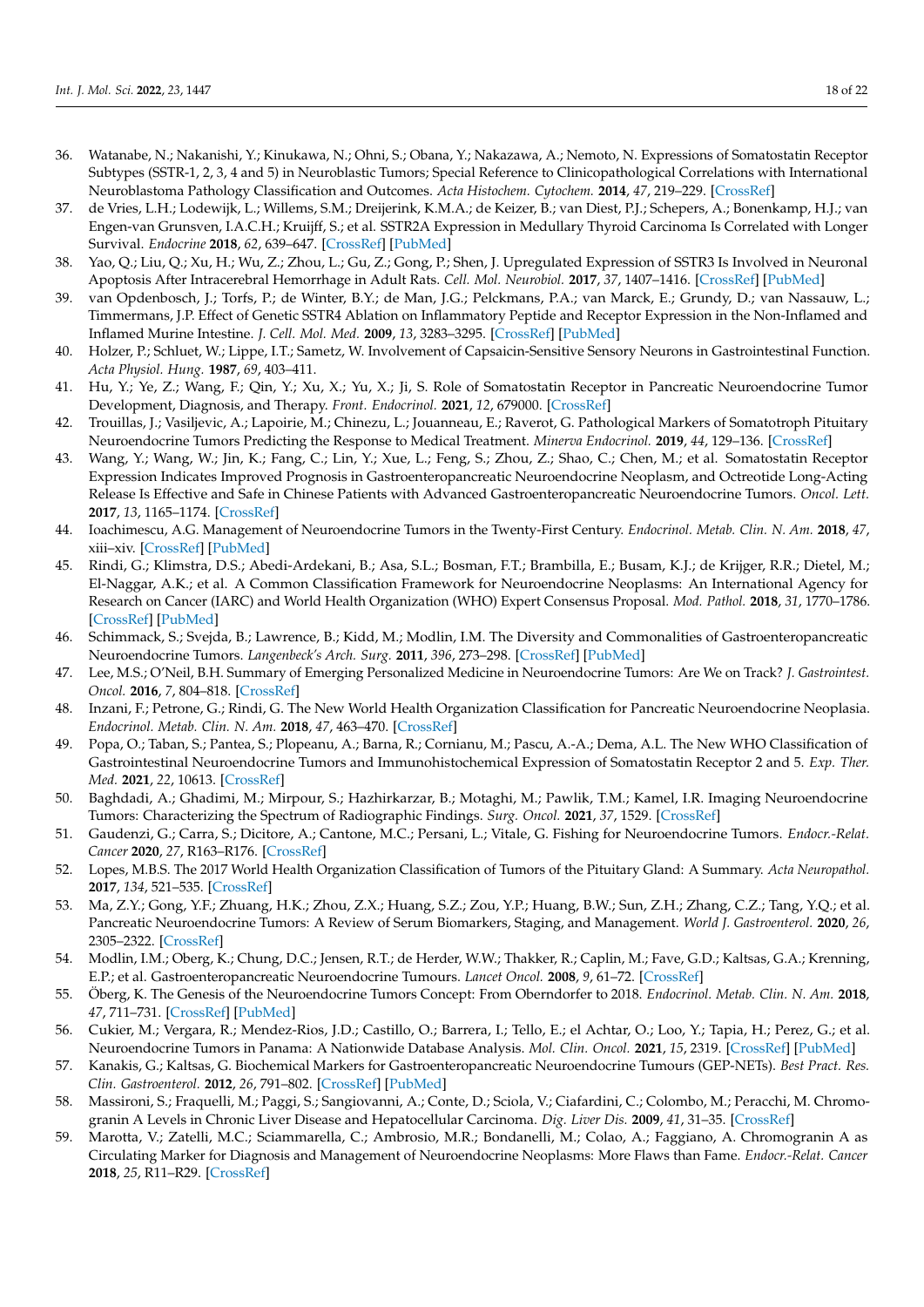- 60. Yang, X.; Yang, Y.; Li, Z.; Cheng, C.; Yang, T.; Wang, C.; Liu, L.; Liu, S. Diagnostic Value of Circulating Chromogranin A for Neuroendocrine Tumors: A Systematic Review and Meta-Analysis. *PLoS ONE* **2015**, *10*, e0124884. [\[CrossRef\]](http://doi.org/10.1371/journal.pone.0124884)
- 61. Taupenot, L.; Harper, K.L.; O'Connor, D.T. The Chromogranin–Secretogranin Family. *N. Engl. J. Med.* **2003**, *348*, 1134–1149. [\[CrossRef\]](http://doi.org/10.1056/NEJMra021405)
- <span id="page-18-0"></span>62. Kalligeros, M.; Diamantopoulos, L.; Toumpanakis, C. Biomarkers in Small Intestine NETs and Carcinoid Heart Disease: A Comprehensive Review. *Biology* **2021**, *10*, 950. [\[CrossRef\]](http://doi.org/10.3390/biology10100950)
- <span id="page-18-1"></span>63. Tellez, M.R.; Mamikunian, G.; O'Dorisio, T.M.; Vinik, A.I.; Woltering, E.A. A Single Fasting Plasma 5-HIAA Value Correlates With 24-Hour Urinary 5-HIAA Values and Other Biomarkers in Midgut Neuroendocrine Tumors (NETs). *Pancreas* **2013**, *42*, 405–410. [\[CrossRef\]](http://doi.org/10.1097/MPA.0b013e318271c0d5)
- 64. De Mestier, L.; Savagner, F.; Brixi, H.; do Cao, C.; Dominguez-Tinajero, S.; Roquin, G.; Goichot, B.; Hentic, O.; Dubreuil, O.; Hautefeuille, V.; et al. Plasmatic and Urinary 5-Hydroxyindolacetic Acid Measurements in Patients with Midgut Neuroendocrine Tumors: A GTE Study. *J. Clin. Endocrinol. Metab.* **2021**, *106*, e1673–e1682. [\[CrossRef\]](http://doi.org/10.1210/clinem/dgaa924) [\[PubMed\]](http://www.ncbi.nlm.nih.gov/pubmed/33382891)
- <span id="page-18-2"></span>65. van der Lely, A.J.; de Herder, W.W. Carcinoid Syndrome: Diagnosis and Medical Management. *Arq. Bras. Endocrinol. Metabol.* **2005**, *49*, 850–860. [\[CrossRef\]](http://doi.org/10.1590/S0004-27302005000500028) [\[PubMed\]](http://www.ncbi.nlm.nih.gov/pubmed/16444370)
- <span id="page-18-3"></span>66. Bocchini, M.; Nicolini, F.; Severi, S.; Bongiovanni, A.; Ibrahim, T.; Simonetti, G.; Grassi, I.; Mazza, M. Biomarkers for Pancreatic Neuroendocrine Neoplasms (PanNENs) Management—An Updated Review. *Front. Oncol.* **2020**, *10*, 831. [\[CrossRef\]](http://doi.org/10.3389/fonc.2020.00831) [\[PubMed\]](http://www.ncbi.nlm.nih.gov/pubmed/32537434)
- <span id="page-18-4"></span>67. Herrera-Martínez, A.D.; Hofland, L.J.; Gálvez Moreno, M.A.; Castaño, J.P.; de Herder, W.W.; Feelders, R.A. Neuroendocrine Neoplasms: Current and Potential Diagnostic, Predictive and Prognostic Markers. *Endocr.-Relat. Cancer* **2019**, *26*, R157–R179. [\[CrossRef\]](http://doi.org/10.1530/ERC-18-0354) [\[PubMed\]](http://www.ncbi.nlm.nih.gov/pubmed/30615596)
- <span id="page-18-5"></span>68. Daskalakis, K.; Norlén, O.; Hellman, P.; Stålberg, P. Applying the Use of Novel Biomarkers for Neuroendocrine Tumors in the Clinic: Where Are We Now? *Int. J. Endocr. Oncol.* **2019**, *6*, IJE14. [\[CrossRef\]](http://doi.org/10.2217/ije-2017-0012)
- <span id="page-18-17"></span><span id="page-18-6"></span>69. Zatelli, M.C.; Grossrubatscher, E.M.; Guadagno, E.; Sciammarella, C.; Faggiano, A.; Colao, A. Circulating Tumor Cells and MiRNAs as Prognostic Markers in Neuroendocrine Neoplasms. *Endocr.-Relat. Cancer* **2017**, *24*, R223–R237. [\[CrossRef\]](http://doi.org/10.1530/ERC-17-0091)
- <span id="page-18-18"></span><span id="page-18-7"></span>70. Lewis, M.A. Hereditary Syndromes in Neuroendocrine Tumors. *Curr. Treat. Options Oncol.* **2020**, *21*, 50. [\[CrossRef\]](http://doi.org/10.1007/s11864-020-00749-5)
- <span id="page-18-8"></span>71. Cives, M.; Pelle, E.; Quaresmini, D.; Rizzo, F.M.; Tucci, M.; Silvestris, F. The Tumor Microenvironment in Neuroendocrine Tumors: Biology and Therapeutic Implications. *Neuroendocrinology* **2019**, *109*, 83–99. [\[CrossRef\]](http://doi.org/10.1159/000497355)
- <span id="page-18-19"></span><span id="page-18-9"></span>72. Vitali, E.; Piccini, S.; Trivellin, G.; Smiroldo, V.; Lavezzi, E.; Zerbi, A.; Pepe, G.; Lania, A.G. The Impact of SST2 Trafficking and Signaling in the Treatment of Pancreatic Neuroendocrine Tumors. *Mol. Cell. Endocrinol.* **2021**, *527*, 111226. [\[CrossRef\]](http://doi.org/10.1016/j.mce.2021.111226)
- <span id="page-18-10"></span>73. Theodoropoulou, M.; Stalla, G.K. Somatostatin Receptors: From Signaling to Clinical Practice. *Front. Neuroendocrinol.* **2013**, *34*, 228–252. [\[CrossRef\]](http://doi.org/10.1016/j.yfrne.2013.07.005)
- <span id="page-18-21"></span><span id="page-18-20"></span><span id="page-18-11"></span>74. Lee, H.; Suh, M.; Choi, H.; Ha, S.; Paeng, J.C.; Cheon, G.J.; Kang, K.W.; Lee, D.S. A Pan-Cancer Analysis of the Clinical and Genetic Portraits of Somatostatin Receptor Expressing Tumor as a Potential Target of Peptide Receptor Imaging and Therapy. *EJNMMI Res.* **2020**, *10*, 42. [\[CrossRef\]](http://doi.org/10.1186/s13550-020-00632-2) [\[PubMed\]](http://www.ncbi.nlm.nih.gov/pubmed/32335823)
- <span id="page-18-12"></span>75. García De La Torre, N.; Wass, J.A.H.; Turner, H.E. Antiangiogenic Effects of Somatostatin Analogues. *Clin. Oncol.* **2002**, *57*, 425–441. [\[CrossRef\]](http://doi.org/10.1046/j.1365-2265.2002.01619.x) [\[PubMed\]](http://www.ncbi.nlm.nih.gov/pubmed/12354124)
- <span id="page-18-22"></span>76. Rai, U.; Thrimawithana, T.R.; Valery, C.; Young, S.A. Therapeutic Uses of Somatostatin and Its Analogues: Current View and Potential Applications. *Pharmacol. Ther.* **2015**, *152*, 98–110. [\[CrossRef\]](http://doi.org/10.1016/j.pharmthera.2015.05.007) [\[PubMed\]](http://www.ncbi.nlm.nih.gov/pubmed/25956467)
- 77. Annunziata, M.; Luque, R.M.; Durn-Prado, M.; Baragli, A.; Grande, C.; Volante, M.; Gahete, M.D.; Deltetto, F.; Camanni, M.; Ghigo, E.; et al. Somatostatin and Somatostatin Analogues Reduce PDGF-Induced Endometrial Cell Proliferation and Motility. *Hum. Reprod.* **2012**, *27*, 2117–2129. [\[CrossRef\]](http://doi.org/10.1093/humrep/des144) [\[PubMed\]](http://www.ncbi.nlm.nih.gov/pubmed/22588000)
- <span id="page-18-13"></span>78. Pola, S.; Cattaneo, M.G.; Vicentini, L.M. Anti-Migratory and Anti-Invasive Effect of Somatostatin in Human Neuroblastoma Cells: Involvement of Rac and Map Kinase Activity. *J. Biol. Chem.* **2003**, *278*, 40601–40606. [\[CrossRef\]](http://doi.org/10.1074/jbc.M306510200) [\[PubMed\]](http://www.ncbi.nlm.nih.gov/pubmed/12902325)
- <span id="page-18-14"></span>79. Brunner, P.; Jörg, A.C.; Glatz, K.; Bubendorf, L.; Radojewski, P.; Umlauft, M.; Marincek, N.; Spanjol, P.M.; Krause, T.; Dumont, R.A.; et al. The Prognostic and Predictive Value of Sstr2-Immunohistochemistry and Sstr2-Targeted Imaging in Neuroendocrine Tumors. *Eur. J. Nucl. Med. Mol. Imaging* **2017**, *44*, 468–475. [\[CrossRef\]](http://doi.org/10.1007/s00259-016-3486-2)
- 80. Casar-Borota, O.; Heck, A.; Schulz, S.; Nesland, J.M.; Ramm-Pettersen, J.; Lekva, T.; Alafuzoff, I.; Bollerslev, J. Expression of SSTR2a, but Not of SSTRs 1, 3, or 5 in Somatotroph Adenomas Assessed by Monoclonal Antibodies Was Reduced by Octreotide and Correlated with the Acute and Long-Term Effects of Octreotide. *J. Clin. Endocrinol. Metab.* **2013**, *98*, 2145. [\[CrossRef\]](http://doi.org/10.1210/jc.2013-2145)
- <span id="page-18-15"></span>81. Corleto, V.D.; Falconi, M.; Panzuto, F.; Milione, M.; de Luca, O.; Perri, P.; Cannizzaro, R.; Bordi, C.; Pederzoli, P.; Scarpa, A.; et al. Somatostatin Receptor Subtypes 2 and 5 Are Associated with Better Survival in Well-Differentiated Endocrine Carcinomas. *Neuroendocrinology* **2009**, *89*, 223–230. [\[CrossRef\]](http://doi.org/10.1159/000167796)
- <span id="page-18-16"></span>82. Diakatou, E.; Kaltsas, G.; Tzivras, M.; Kanakis, G.; Papaliodi, E.; Kontogeorgos, G. Somatostatin and Dopamine Receptor Profile of Gastroenteropancreatic Neuroendocrine Tumors: An Immunohistochemical Study. *Endocr. Pathol.* **2011**, *22*, 24–30. [\[CrossRef\]](http://doi.org/10.1007/s12022-011-9149-8)
- 83. Diakatou, E.; Alexandraki, K.I.; Tsolakis, A.V.; Kontogeorgos, G.; Chatzellis, E.; Leonti, A.; Kaltsas, G.A. Somatostatin and Dopamine Receptor Expression in Neuroendocrine Neoplasms: Correlation of Immunohistochemical Findings with Somatostatin Receptor Scintigraphy Visual Scores. *Clin. Endocrinol.* **2015**, *83*, 420–428. [\[CrossRef\]](http://doi.org/10.1111/cen.12775)
- <span id="page-18-23"></span>84. Fougner, S.L.; Borota, O.C.; Berg, J.P.; Hald, J.K.; Ramm-Pettersen, J.; Bollerslev, J. The Clinical Response to Somatostatin Analogues in Acromegaly Correlates to the Somatostatin Receptor Subtype 2a Protein Expression of the Adenoma. *Clin. Endocrinol.* **2008**, *68*, 458–465. [\[CrossRef\]](http://doi.org/10.1111/j.1365-2265.2007.03065.x) [\[PubMed\]](http://www.ncbi.nlm.nih.gov/pubmed/17941904)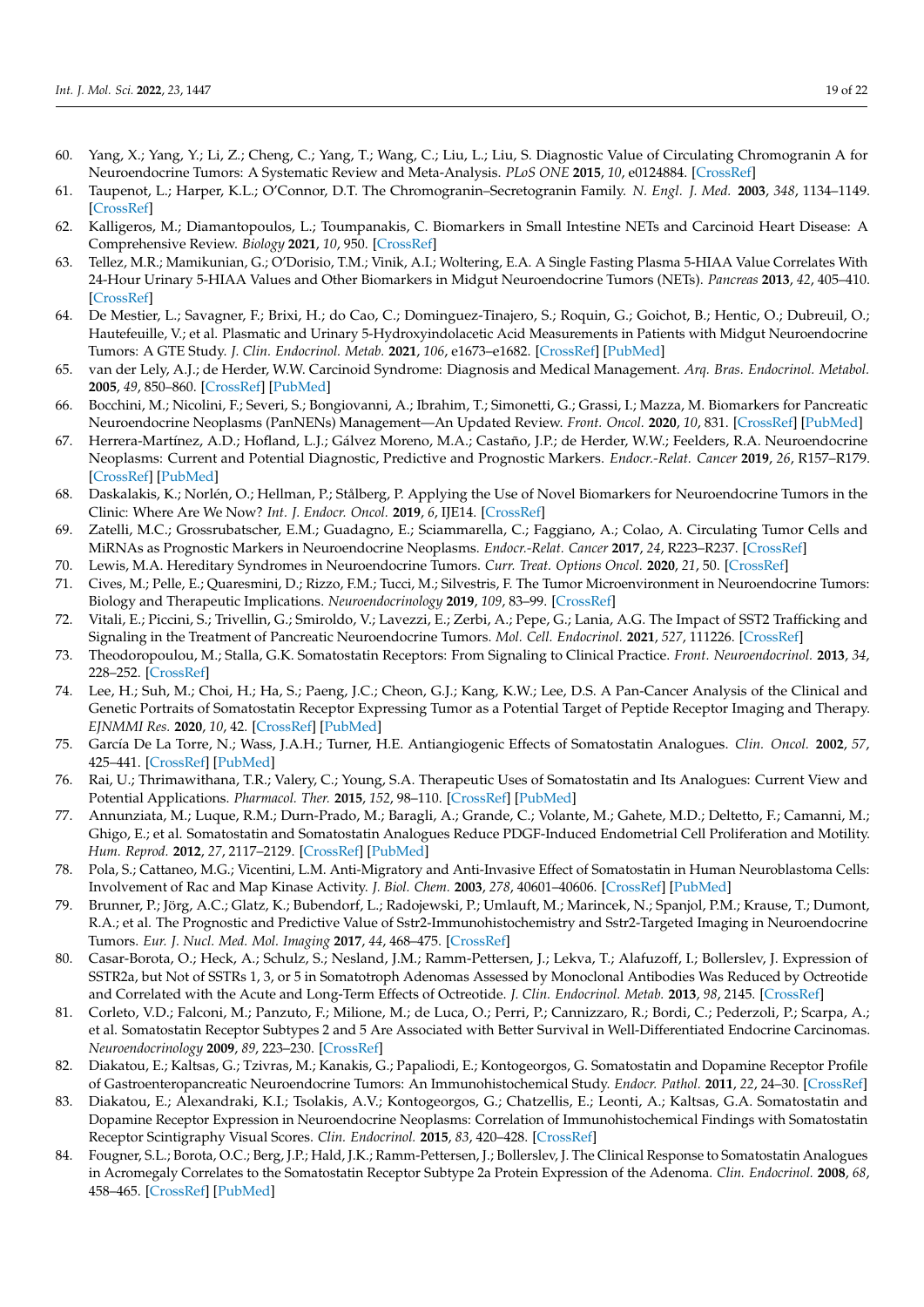- <span id="page-19-15"></span><span id="page-19-14"></span><span id="page-19-10"></span><span id="page-19-9"></span><span id="page-19-8"></span><span id="page-19-7"></span><span id="page-19-6"></span><span id="page-19-5"></span>85. Franck, S.E.; Gatto, F.; van der Lely, A.J.; Janssen, J.A.M.J.L.; Dallenga, A.H.G.; Nagtegaal, A.P.; Hofland, L.J.; Neggers, S.J.C.M.M. Somatostatin Receptor Expression in GH-Secreting Pituitary Adenomas Treated with Long-Acting Somatostatin Analogues in Combination with Pegvisomant. *Neuroendocrinology* **2017**, *105*, 44–53. [\[CrossRef\]](http://doi.org/10.1159/000448429) [\[PubMed\]](http://www.ncbi.nlm.nih.gov/pubmed/27455094)
- <span id="page-19-16"></span><span id="page-19-11"></span>86. Kaemmerer, D.; Träger, T.; Hoffmeister, M.; Sipos, B.; Hommann, M.; Sänger, J.; Schulz, S.; Lupp, A. Inverse Expression of Somatostatin and CXCR4 Chemokine Receptors in Gastroenteropancreatic Neuroendocrine Neoplasms of Different Malignancy. *Oncotarget* **2015**, *6*, 27566–27579. [\[CrossRef\]](http://doi.org/10.18632/oncotarget.4491) [\[PubMed\]](http://www.ncbi.nlm.nih.gov/pubmed/26259237)
- <span id="page-19-12"></span><span id="page-19-0"></span>87. Mehta, S.; de Reuver, P.R.; Gill, P.; Andrici, J.; D'Urso, L.; Mittal, A.; Pavlakis, N.; Clarke, S.; Samra, J.S.; Gill, A.J. Somatostatin Receptor SSTR-2a Expression Is a Stronger Predictor for Survival than Ki-67 in Pancreatic Neuroendocrine Tumors. *Medicine* **2015**, *94*, 1281. [\[CrossRef\]](http://doi.org/10.1097/MD.0000000000001281)
- <span id="page-19-13"></span><span id="page-19-1"></span>88. Papotti, M.; Bongiovanni, M.; Volante, M.; Allìa, E.; Landolfi, S.; Helboe, L.; Schindler, M.; Cole, S.; Bussolati, G. Expression of Somatostatin Receptor Types 1-5 in 81 Cases of Gastrointestinal and Pancreatic Endocrine Tumors: A Correlative Immunohistochemical and Reverse-Transcriptase Polymerase Chain Reaction Analysis. *Virchows Arch.* **2002**, *440*, 461–475. [\[CrossRef\]](http://doi.org/10.1007/s00428-002-0609-x)
- <span id="page-19-2"></span>89. Remes, S.M.; Leijon, H.L.; Vesterinen, T.J.; Arola, J.T.; Haglund, C.H. Immunohistochemical Expression of Somatostatin Receptor Subtypes in a Panel of Neuroendocrine Neoplasias. *J. Histochem. Cytochem.* **2019**, *67*, 735–743. [\[CrossRef\]](http://doi.org/10.1369/0022155419856900)
- <span id="page-19-3"></span>90. Körner, M.; Eltschinger, V.; Waser, B.; Schonbrunn, A.; Reubi, J.C. Value of Immunohistochemistry for Somatostatin Receptor Subtype Sst2A in Cancer Tissues. *Am. J. Surg. Pathol.* **2005**, *29*, 1642–1651. [\[CrossRef\]](http://doi.org/10.1097/01.pas.0000174013.14569.90)
- <span id="page-19-4"></span>91. Zamora, V.; Cabanne, A.; Salanova, R.; Bestani, C.; Domenichini, E.; Marmissolle, F.; Giacomi, N.; O'Connor, J.; Méndez, G.; Roca, E. Immunohistochemical Expression of Somatostatin Receptors in Digestive Endocrine Tumours. *Dig. Liver Dis.* **2010**, *42*, 220–225. [\[CrossRef\]](http://doi.org/10.1016/j.dld.2009.07.018)
- 92. Nasir, A.; Stridsberg, M.; Strosberg, J.; Su, P.-H.; Livingston, S.; Malik, H.A.; Kelley, S.T.; Centeno, B.A.; Coppola, D.; Malafa, M.E.; et al. Somatostatin Receptor Profiling in Hepatic Metastases from Small Intestinal and Pancreatic Neuroendocrine Neoplasms: Immunohistochemical Approach with Potential Clinical Utility. *Cancer Control* **2006**, *13*, 52–60. [\[CrossRef\]](http://doi.org/10.1177/107327480601300108)
- <span id="page-19-19"></span>93. Nielsen, K.; Binderup, T.; Langer, S.W.; Kjaer, A.; Knigge, P.; Grøndahl, V.; Melchior, L.; Federspiel, B.; Knigge, U. P53, Somatostatin Receptor 2a and Chromogranin A Immunostaining as Prognostic Markers in High Grade Gastroenteropancreatic Neuroendocrine Neoplasms. *BMC Cancer* **2020**, *20*, 27. [\[CrossRef\]](http://doi.org/10.1186/s12885-019-6498-z)
- <span id="page-19-20"></span>94. Okuwaki, K.; Kida, M.; Mikami, T.; Yamauchi, H.; Imaizumi, H.; Miyazawa, S.; Iwai, T.; Takezawa, M.; Saegusa, M.; Watanabe, M.; et al. Clinicopathologic Characteristics of Pancreatic Neuroendocrine Tumors and Relation of Somatostatin Receptor Type 2A to Outcomes. *Cancer* **2013**, *119*, 4094–4102. [\[CrossRef\]](http://doi.org/10.1002/cncr.28341) [\[PubMed\]](http://www.ncbi.nlm.nih.gov/pubmed/24022344)
- <span id="page-19-17"></span>95. Righi, L.; Volante, M.; Tavaglione, V.; Billè, A.; Daniele, L.; Angusti, T.; Inzani, F.; Pelosi, G.; Rindi, G.; Papotti, M. Somatostatin Receptor Tissue Distribution in Lung Neuroendocrine Tumours: A Clinicopathologic and Immunohistochemical Study of 218 "clinically Aggressive" Cases. *Ann. Oncol.* **2009**, *21*, 548–555. [\[CrossRef\]](http://doi.org/10.1093/annonc/mdp334) [\[PubMed\]](http://www.ncbi.nlm.nih.gov/pubmed/19759190)
- <span id="page-19-18"></span>96. Srirajaskanthan, R.; Watkins, J.; Marelli, L.; Khan, K.; Caplin, M.E. Expression of Somatostatin and Dopamine 2 Receptors in Neuroendocrine Tumours and the Potential Role for New Biotherapies. *Neuroendocrinology* **2009**, *89*, 308–314. [\[CrossRef\]](http://doi.org/10.1159/000179899) [\[PubMed\]](http://www.ncbi.nlm.nih.gov/pubmed/19307732)
- <span id="page-19-21"></span>97. Tran, C.G.; Scott, A.T.; Li, G.; Sherman, S.K.; Ear, P.H.; Howe, J.R. Metastatic Pancreatic Neuroendocrine Tumors Have Decreased Somatostatin Expression and Increased Akt Signaling. *Surgery* **2021**, *169*, 155–161. [\[CrossRef\]](http://doi.org/10.1016/j.surg.2020.04.034)
- <span id="page-19-22"></span>98. Venegas-Moreno, E.; Vazquez-Borrego, M.C.; Dios, E.; Gros-Herguido, N.; Flores-Martinez, A.; Rivero-Cortés, E.; Madrazo-Atutxa, A.; Japón, M.A.; Luque, R.M.; Castaño, J.P.; et al. Association between Dopamine and Somatostatin Receptor Expression and Pharmacological Response to Somatostatin Analogues in Acromegaly. *J. Cell. Mol. Med.* **2018**, *22*, 1640–1649. [\[CrossRef\]](http://doi.org/10.1111/jcmm.13440)
- <span id="page-19-24"></span>99. Fuentes-Fayos, A.C.; García-Martínez, A.; Herrera-Martínez, A.D.; Jiménez-Vacas, J.M.; Vázquez-Borrego, M.C.; Castaño, J.P.; Picó, A.; Gahete, M.D.; Luque, R.M. Molecular Determinants of the Response to Medical Treatment of Growth Hormone Secreting Pituitary Neuroendocrine Tumors. *Minerva Endocrinol.* **2019**, *44*, 109–128. [\[CrossRef\]](http://doi.org/10.23736/S0391-1977.19.02970-5)
- <span id="page-19-23"></span>100. Colao, A.; Auriemma, R.S.; Pivonello, R. The Effects of Somatostatin Analogue Therapy on Pituitary Tumor Volume in Patients with Acromegaly. *Pituitary* **2016**, *19*, 210–221. [\[CrossRef\]](http://doi.org/10.1007/s11102-015-0677-y)
- <span id="page-19-25"></span>101. Yonezawa, N.; Nishida, E.; Sakai, H.; Koyasu, S.; Matsuzaki, F.; Iida, K.; Yahara, I. Purification and Characterization of the 90-KDa Heat-Shock Protein from Mammalian Tissues. *Eur. J. Biochem.* **1988**, *177*, 1–7. [\[CrossRef\]](http://doi.org/10.1111/j.1432-1033.1988.tb14337.x)
- <span id="page-19-26"></span>102. Curt, A.M.; Popa Ilie, I.R.; Cainap, C.; Balacescu, O.; Ghervan, C. MicroRNAs and Treatment with Somatostatin Analogs in Gastro- Entero-Pancreatic Neuroendocrine Neoplasms: Challenges in Personalized Medicine. *J. Gastrointest. Liver Dis.* **2020**, *29*, 647–659. [\[CrossRef\]](http://doi.org/10.15403/jgld-2866)
- <span id="page-19-27"></span>103. Cantone, M.C.; Dicitore, A.; Vitale, G. Somatostatin-Dopamine Chimeric Molecules in Neuroendocrine Neoplasms. *J. Clin. Med.* **2021**, *10*, 501. [\[CrossRef\]](http://doi.org/10.3390/jcm10030501)
- <span id="page-19-28"></span>104. Ferone, D.; Saveanu, A.; Culler, M.D.; Arvigo, M.; Rebora, A.; Gatto, F.; Minuto, F.; Jaquet, P. Novel Chimeric Somatostatin Analogs: Facts and Perspectives. *Eur. J. Endocrinol.* **2007**, *156*, S23–S28. [\[CrossRef\]](http://doi.org/10.1530/eje.1.02356) [\[PubMed\]](http://www.ncbi.nlm.nih.gov/pubmed/17413184)
- <span id="page-19-29"></span>105. Jaquet, P.; Gunz, G.; Saveanu, A.; Dufour, H.; Taylor, J.; Dong, J.; Kim, S.; Moreau, J.-P.; Enjalbert, A.; Culler, M.D. Efficacy of Chimeric Molecules Directed towards Multiple Somatostatin and Dopamine Receptors on Inhibition of GH and Prolactin Secretion from GH-Secreting Pituitary Adenomas Classified as Partially Responsive to Somatostatin Analog Therapy. *Eur. J. Endocrinol.* **2005**, *153*, 135–141. [\[CrossRef\]](http://doi.org/10.1530/eje.1.01950) [\[PubMed\]](http://www.ncbi.nlm.nih.gov/pubmed/15994755)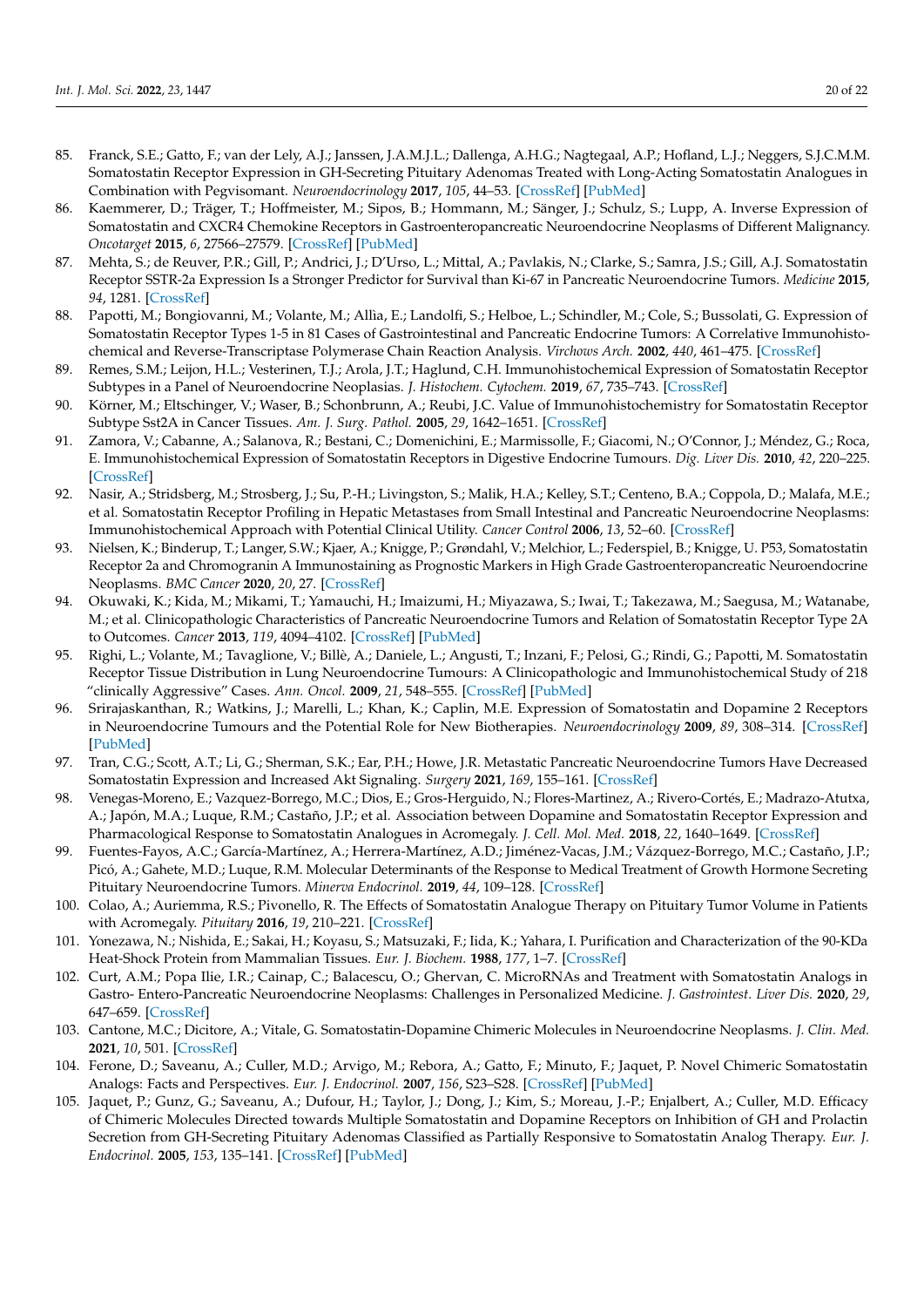- <span id="page-20-0"></span>106. Ren, S.-G.; Kim, S.; Taylor, J.; Dong, J.; Moreau, J.-P.; Culler, M.D.; Melmed, S. Suppression of Rat and Human Growth Hormone and Prolactin Secretion by a Novel Somatostatin/Dopaminergic Chimeric Ligand. *J. Clin. Endocrinol. Metab.* **2003**, *88*, 5414–5421. [\[CrossRef\]](http://doi.org/10.1210/jc.2003-030302) [\[PubMed\]](http://www.ncbi.nlm.nih.gov/pubmed/14602782)
- <span id="page-20-1"></span>107. Herrera-Martínez, A.D.; van den Dungen, R.; Dogan-Oruc, F.; van Koetsveld, P.M.; Culler, M.D.; de Herder, W.W.; Luque, R.M.; Feelders, R.A.; Hofland, L.J. Effects of Novel Somatostatin-Dopamine Chimeric Drugs in 2D and 3D Cell Culture Models of Neuroendocrine Tumors. *Endocr.-Relat. Cancer* **2019**, *26*, 585–599. [\[CrossRef\]](http://doi.org/10.1530/ERC-19-0086) [\[PubMed\]](http://www.ncbi.nlm.nih.gov/pubmed/30939452)
- 108. Vázquez-Borrego, M.C.; López, F.; Gálvez-Moreno, M.A.; Fuentes-Fayos, A.C.; Venegas-Moreno, E.; Herrera-Martínez, A.D.; Blanco-Acevedo, C.; Solivera, J.; Landsman, T.; Gahete, M.D.; et al. A New Generation Somatostatin-Dopamine Analogue Exerts Potent Antitumoral Actions on Pituitary Neuroendocrine Tumor Cells. *Neuroendocrinology* **2020**, *110*, 70–82. [\[CrossRef\]](http://doi.org/10.1159/000500812)
- 109. Dicitore, A.; Cantone, M.C.; Gaudenzi, G.; Saronni, D.; Carra, S.; Borghi, M.O.; Albertelli, M.; Ferone, D.; Hofland, L.J.; Persani, L.; et al. Efficacy of a Novel Second-Generation Somatostatin-Dopamine Chimera (TBR-065) in Human Medullary Thyroid Cancer: A Preclinical Study. *Neuroendocrinology* **2021**, *111*, 937–950. [\[CrossRef\]](http://doi.org/10.1159/000512366)
- <span id="page-20-2"></span>110. de Boon, W.M.I.; van Esdonk, M.J.; Stuurman, F.E.; Biermasz, N.R.; Pons, L.; Paty, I.; Burggraaf, J. A Novel Somatostatin-Dopamine Chimera (BIM23B065) Reduced GH Secretion in a First-in-Human Clinical Trial. *J. Clin. Endocrinol. Metab.* **2019**, *104*, 883–891. [\[CrossRef\]](http://doi.org/10.1210/jc.2018-01364)
- <span id="page-20-3"></span>111. Schmitz, R.L.; Weissbach, J.; Kleilein, J.; Bell, J.; Hüttelmaier, S.; Viol, F.; Clauditz, T.; Grabowski, P.; Laumen, H.; Rosendahl, J.; et al. Targeting Hdacs in Pancreatic Neuroendocrine Tumor Models. *Cells* **2021**, *10*, 1408. [\[CrossRef\]](http://doi.org/10.3390/cells10061408)
- <span id="page-20-4"></span>112. Cives, M.; Simone, V.; Rizzo, F.M.; Silvestris, F. NETs: Organ-Related Epigenetic Derangements and Potential Clinical Applications. *Oncotarget* **2016**, *7*, 57414–57429. [\[CrossRef\]](http://doi.org/10.18632/oncotarget.10598)
- <span id="page-20-5"></span>113. Sun, L.; Qian, Q.; Sun, G.; Mackey, L.V.; Fuselier, J.A.; Coy, D.H.; Yu, C.-Y. Valproic Acid Induces NET Cell Growth Arrest and Enhances Tumor Suppression of the Receptor-Targeted Peptide–Drug Conjugate via Activating Somatostatin Receptor Type II. *J. Drug Target.* **2016**, *24*, 169–177. [\[CrossRef\]](http://doi.org/10.3109/1061186X.2015.1066794)
- <span id="page-20-6"></span>114. Arvidsson, Y.; Johanson, V.; Pfragner, R.; Wängberg, B.; Nilsson, O. Cytotoxic Effects of Valproic Acid on Neuroendocrine Tumour Cells. *Neuroendocrinology* **2016**, *103*, 578–591. [\[CrossRef\]](http://doi.org/10.1159/000441849)
- 115. Baradari, V.; Huether, A.; Höpfner, M.; Schuppan, D.; Scherübl, H. Antiproliferative and Proapoptotic Effects of Histone Deacetylase Inhibitors on Gastrointestinal Neuroendocrine Tumor Cells. *Endocr.-Relat. Cancer* **2006**, *13*, 1237–1250. [\[CrossRef\]](http://doi.org/10.1677/erc.1.01249) [\[PubMed\]](http://www.ncbi.nlm.nih.gov/pubmed/17158768)
- 116. Zhang, H.-Y.; Rumilla, K.M.; Jin, L.; Nakamura, N.; Stilling, G.A.; Ruebel, K.H.; Hobday, T.J.; Erlichman, C.; Erickson, L.A.; Lloyd, R.V. Association of DNA Methylation and Epigenetic Inactivation of RASSF1A and Beta-Catenin with Metastasis in Small Bowel Carcinoid Tumors. *Endocrine* **2006**, *30*, 299–306. [\[CrossRef\]](http://doi.org/10.1007/s12020-006-0008-1) [\[PubMed\]](http://www.ncbi.nlm.nih.gov/pubmed/17526942)
- <span id="page-20-7"></span>117. Vinita, M.A.; Madhuchhanda, R.; Kristen, A.S.; Muthusamy, K.; Herbert, C. Azacytidine Induces Cell Cycle Arrest and Suppression of Neuroendocrine Markers in Carcinoids. *Int. J. Clin. Exp. Med.* **2010**, *3*, 95–102.
- <span id="page-20-8"></span>118. Mohammed, T.A.; Holen, K.D.; Jaskula-Sztul, R.; Mulkerin, D.; Lubner, S.J.; Schelman, W.R.; Eickhoff, J.; Chen, H.; LoConte, N.K. A Pilot Phase II Study of Valproic Acid for Treatment of Low-Grade Neuroendocrine Carcinoma. *Oncologist* **2011**, *16*, 835–843. [\[CrossRef\]](http://doi.org/10.1634/theoncologist.2011-0031)
- <span id="page-20-9"></span>119. Shah, M.H.; Binkley, P.; Chan, K.; Xiao, J.; Arbogast, D.; Collamore, M.; Farra, Y.; Young, D.; Grever, M. Cardiotoxicity of Histone Deacetylase Inhibitor Depsipeptide in Patients with Metastatic Neuroendocrine Tumors. *Clin. Cancer Res.* **2006**, *12*, 3997–4003. [\[CrossRef\]](http://doi.org/10.1158/1078-0432.CCR-05-2689)
- <span id="page-20-10"></span>120. Jin, N.; Lubner, S.J.; Mulkerin, D.L.; Rajguru, S.; Carmichael, L.; Chen, H.; Holen, K.D.; LoConte, N.K. A Phase II Trial of a Histone Deacetylase Inhibitor Panobinostat in Patients with Low-Grade Neuroendocrine Tumors. *Oncologist* **2016**, *21*, 785. [\[CrossRef\]](http://doi.org/10.1634/theoncologist.2016-0060)
- <span id="page-20-11"></span>121. Zanini, S.; Renzi, S.; Giovinazzo, F.; Bermano, G. MTOR Pathway in Gastroenteropancreatic Neuroendocrine Tumor (GEP-NETs). *Front. Endocrinol.* **2020**, *11*, 562505. [\[CrossRef\]](http://doi.org/10.3389/fendo.2020.562505)
- <span id="page-20-12"></span>122. Wolin, E.M. The Expanding Role of Somatostatin Analogs in the Management of Neuroendocrine Tumors. *Gastrointest. Cancer Res.* **2012**, *5*, 161–168.
- <span id="page-20-13"></span>123. von der Ohe, M.R.; Camilleri, M.; Thomforde, G.M.; Klee, G.G. Differential Regional Effects of Octreotide on Human Gastrointestinal Motor Function. *Gut* **1995**, *36*, 743–748. [\[CrossRef\]](http://doi.org/10.1136/gut.36.5.743)
- <span id="page-20-14"></span>124. Kulaksiz, H. Identification of Somatostatin Receptor Subtypes 1, 2A, 3, and 5 in Neuroendocrine Tumours with Subtype Specific Antibodies. *Gut* **2002**, *50*, 52–60. [\[CrossRef\]](http://doi.org/10.1136/gut.50.1.52) [\[PubMed\]](http://www.ncbi.nlm.nih.gov/pubmed/11772967)
- <span id="page-20-15"></span>125. Gao, S.; Shi, X.; Ma, H.; Wang, H.; Li, B.; Song, B.; Guo, S.; Jin, G. The Effect of Using Long-Acting Octreotide as Adjuvant Therapy for Patients with Grade 2 Pancreatic Neuroendocrine Tumors after Radical Resection. *J. Pancreatol.* **2020**, *3*, 167–172. [\[CrossRef\]](http://doi.org/10.1097/JP9.0000000000000058)
- <span id="page-20-16"></span>126. Janson, E.T.; Knigge, U.; Dam, G.; Federspiel, B.; Grønbaek, H.; Stålberg, P.; Langer, S.W.; Kjaer, A.; Arola, J.; Schalin-Jäntti, C.; et al. Nordic Guidelines 2021 for Diagnosis and Treatment of Gastroenteropancreatic Neuroendocrine Neoplasms. *Acta Oncol.* **2021**, *60*, 931–941. [\[CrossRef\]](http://doi.org/10.1080/0284186X.2021.1921262) [\[PubMed\]](http://www.ncbi.nlm.nih.gov/pubmed/33999752)
- <span id="page-20-17"></span>127. Rossi, R.E.; Invernizzi, P.; Mazzaferro, V.; Massironi, S. Response and Relapse Rates after Treatment with Long-acting Somatostatin Analogs in Multifocal or Recurrent Type-1 Gastric Carcinoids: A Systematic Review and Meta-analysis. *United Eur. Gastroenterol. J.* **2020**, *8*, 140–147. [\[CrossRef\]](http://doi.org/10.1177/2050640619890465) [\[PubMed\]](http://www.ncbi.nlm.nih.gov/pubmed/32213066)
- <span id="page-20-18"></span>128. Mirvis, E.; Mandair, D.; Garcia-Hernandez, J.; Mohmaduvesh, M.; Toumpanakis, C.; Caplin, M. Role of Interferon-Alpha in Patients with Neuroendocrine Tumors: A Retrospective Study. *Anticancer Res.* **2014**, *34*, 6601–6607.